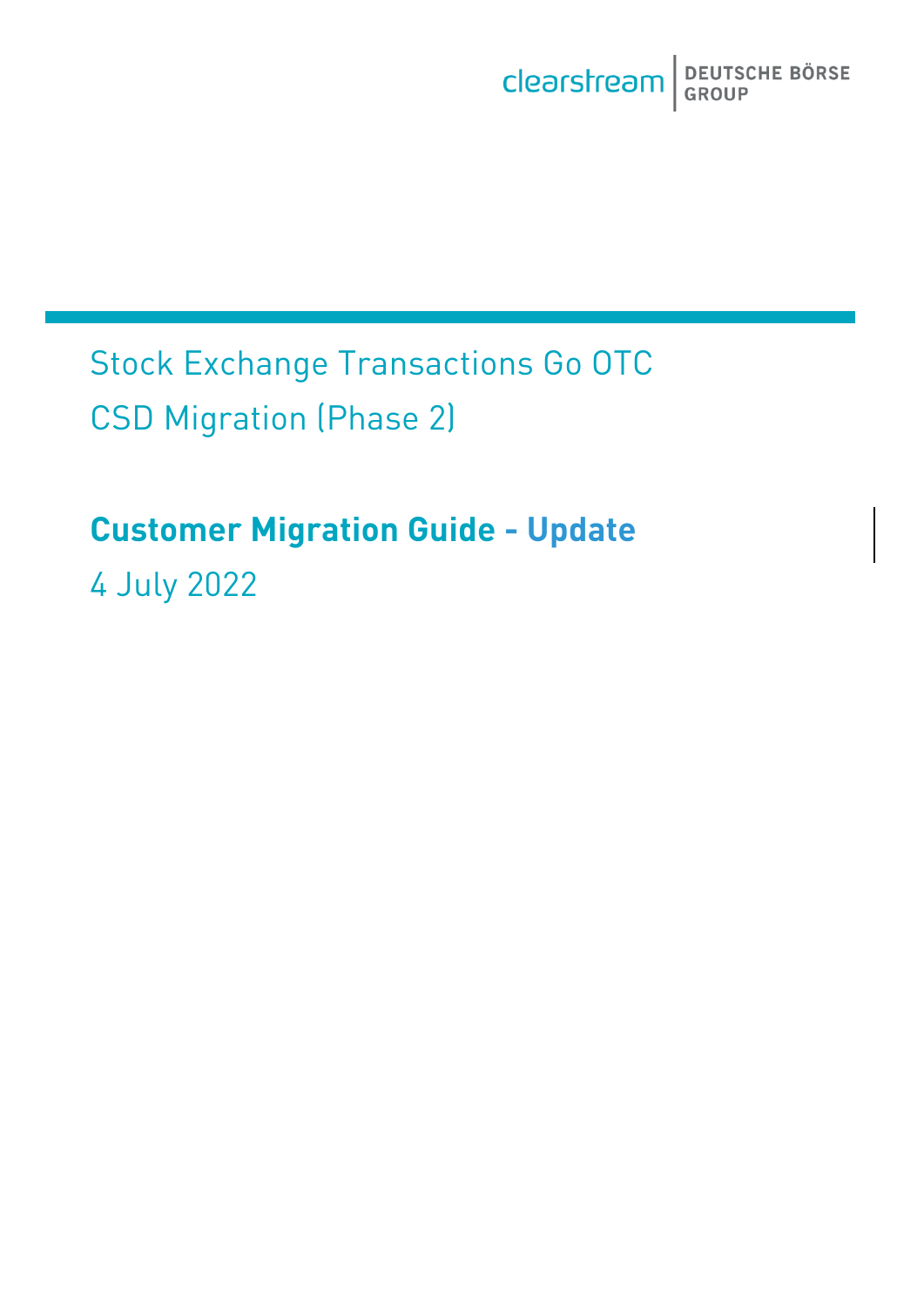## Stock Exchange Transactions Go OTC

CSD Migration (Phase 2)

## **Customer Migration Guide**

June 2022

Document Number: 7377

This document is the property of Clearstream Banking AG, Frankfurt ("Clearstream Banking" or "CBF") and May only be changed with prior written consent obtained from Clearstream Banking. The information in this document is subject to change without notice and does not represent any obligation on the part of Clearstream Banking, a subsidiary or other affiliate of Clearstream International S.A. © Copyright Clearstream Banking AG, Frankfurt (2022). All rights reserved. Clearstream Banking AG, Frankfurt, is a Deutsche Börse Group company.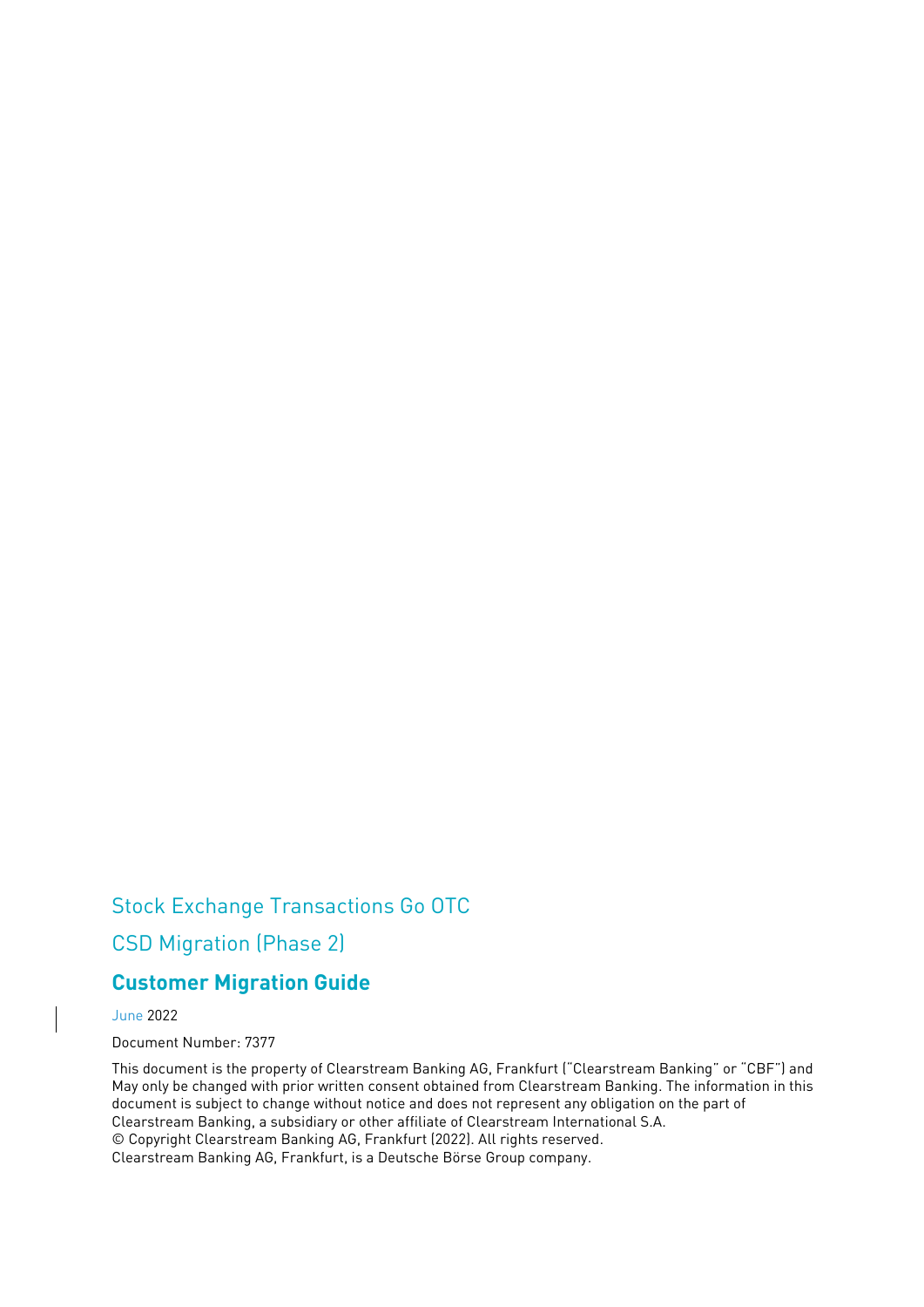## <span id="page-2-0"></span>**Disclaimer**

Clearstream Banking is committed to inform its customers as early as possible, accepting that the content of this document may have to be updated.

This Stock Exchange Transactions Go OTC (SET-GO) Customer Migration Guide represents the state of information available to Clearstream Banking at publication date. The description may be subject to modifications or enhancements at a later stage of the SET-GO project. In the event of modifications, Clearstream Banking will provide the respective updates in due time as further releases of this documentation.

Clearstream Banking therefore makes no guarantees, representations or warranties in respect of this functional description and accepts no responsibility or liability with regard to it. Under no circumstances will Clearstream Banking be liable for any loss or damage caused by reliance on any statement made in the Customer Migration Guide.

All times in this document are specified in Central European Summer Time (CEST).

## <span id="page-2-1"></span>**Contacts**

For further information about Clearstream Banking's products and services, customers can visit the Clearstream website, contact Clearstream Banking Client Services or their Relationship Officer. Particular questions regarding SET-GO will be routed to the experts of the CBF Settlement Functionality team.

Customers will find the relevant contact details under [Contacts & Client Services](https://clearstream.com/clearstream-en/contacts/core-products) or can contact the SET-GO Customer Readiness team via email t[o T2S-Support@clearstream.com.](mailto:T2S-Support@clearstream.com)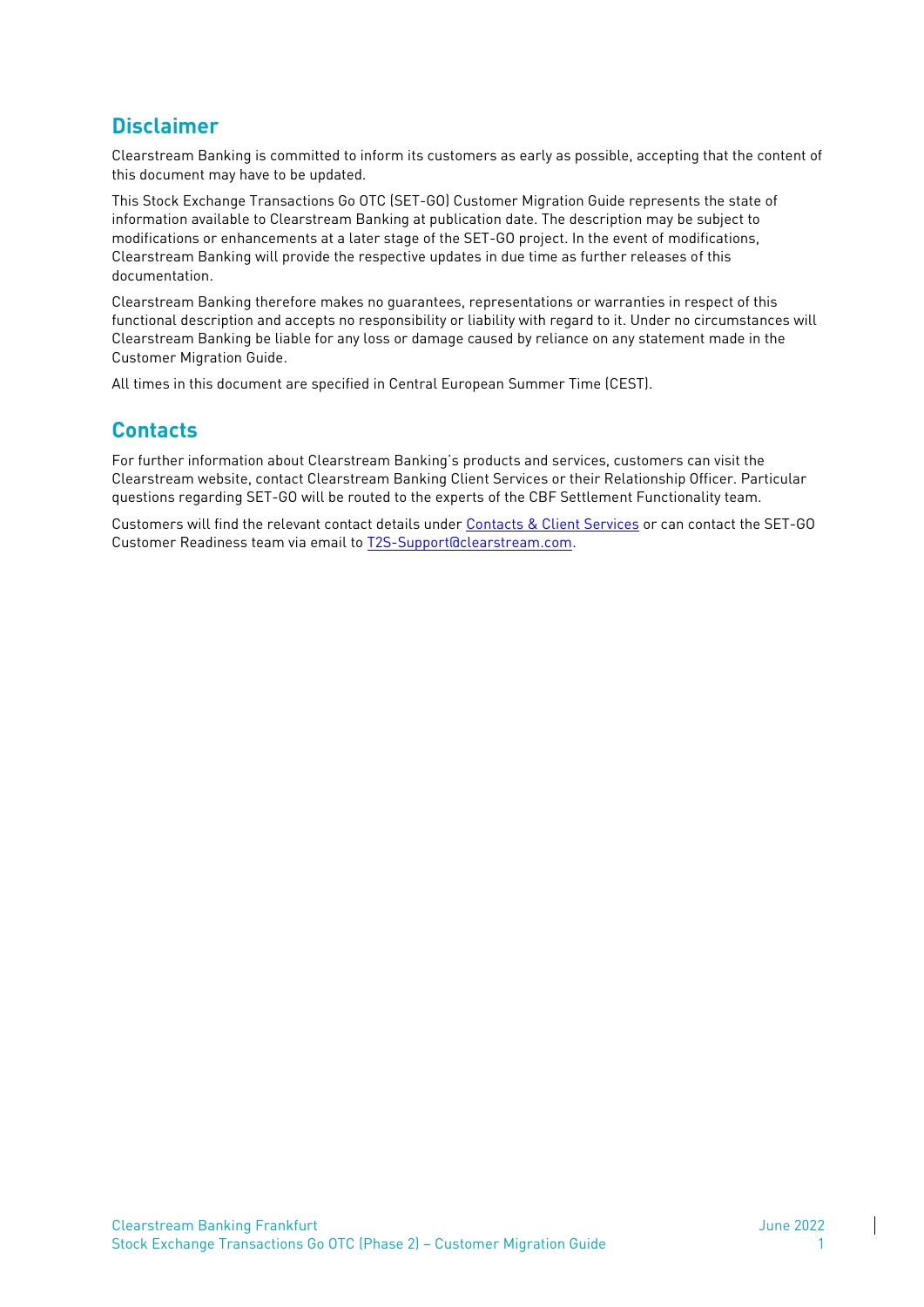## <span id="page-3-0"></span>**Foreword**

The main objective of the Stock Exchange Transactions GO OTC (SET-GO) project is to use the standard OTC functionality also for non-cleared stock exchange instruction, thereby replacing the present settlement functionality LION (Lieferfreigabe Online for non-cleared stock exchange trades).

This document aims to enable customers to successfully prepare for the SET-GO CSD Migration (Phase 2) on 4 July 2022.

It provides information concerning the migration activities that are surrounding the deployment of the SET-GO project. This includes a summary of necessary preparations, provides an overview of the migration timeline and describes the related migration activities to be considered by customers.

Please refer to the **SET-GO Introduction Note** for detailed information on the functional changes related to the SET-GO CSD Migration (Phase 2) that will be introduced in July 2022.

The following, "non-cleared stock exchange instructions in securities with custody type collective safe custody (CSC) or non-collective safe custody via T2S (NCSC-T)" will be referred to as "SE instructions (CSC)".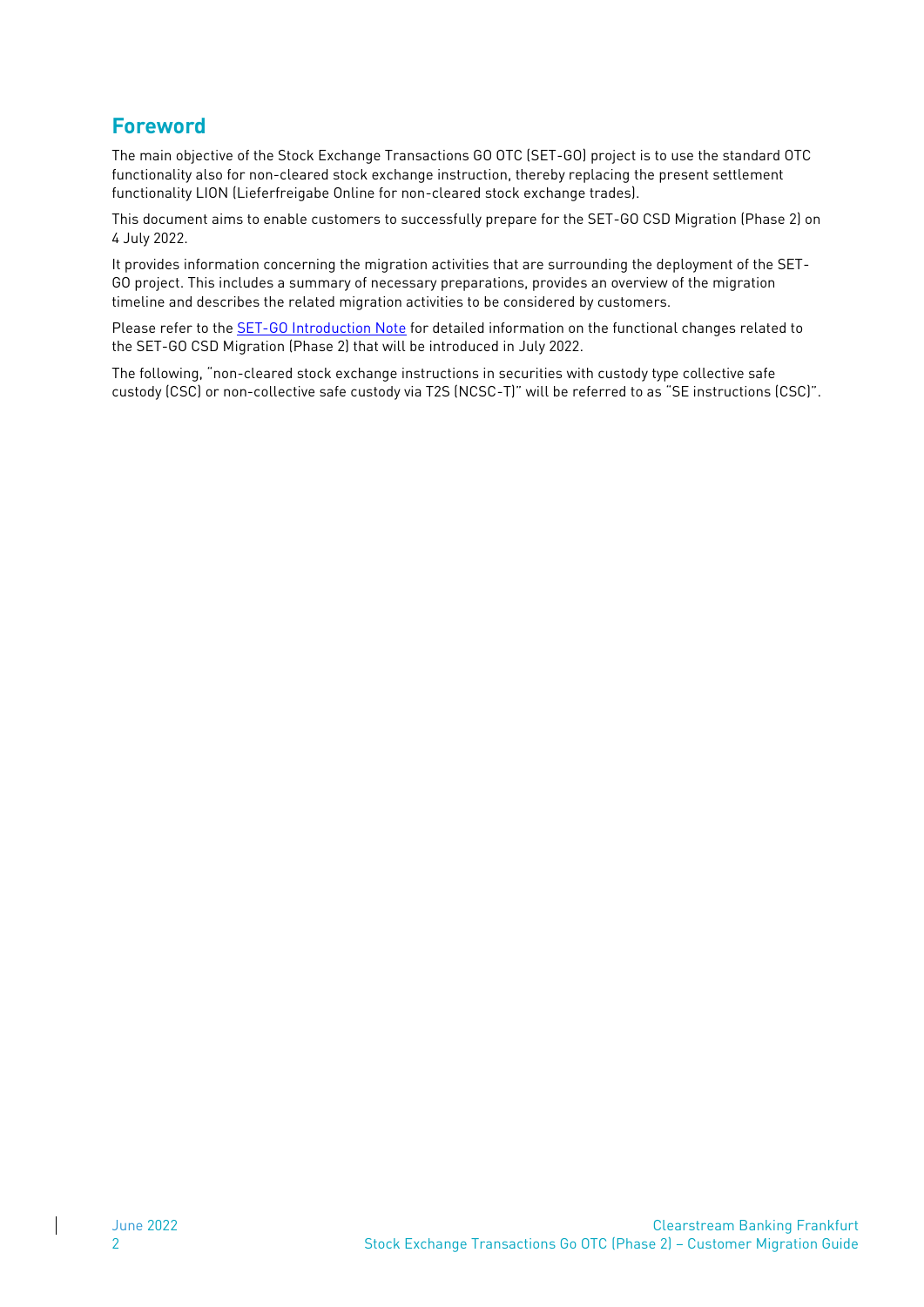## <span id="page-4-0"></span>**Contents**

|                | 1.1<br>1.2<br>1.3               |                                                                                                                                                                                                                                                                                                                                                                |  |  |  |
|----------------|---------------------------------|----------------------------------------------------------------------------------------------------------------------------------------------------------------------------------------------------------------------------------------------------------------------------------------------------------------------------------------------------------------|--|--|--|
| $\overline{2}$ |                                 |                                                                                                                                                                                                                                                                                                                                                                |  |  |  |
|                | 2.1<br>2.2                      | 2.1.1<br>2.1.2<br>2.1.3<br>2.1.4<br>2.2.1<br>Market & Reverse Claims on SE instructions (CSC) with partial delivery  9<br>2.2.2<br>2.2.3<br>2.2.4                                                                                                                                                                                                              |  |  |  |
| 3              |                                 |                                                                                                                                                                                                                                                                                                                                                                |  |  |  |
|                | 3.1<br>3.2<br>3.3<br>3.4<br>3.5 |                                                                                                                                                                                                                                                                                                                                                                |  |  |  |
| 4              |                                 |                                                                                                                                                                                                                                                                                                                                                                |  |  |  |
|                | 4.1<br>4.2<br>4.3<br>4.4        | Instructions details for a migrated SE instruction in custody type CSC and NCSC-T 14<br>4.2.1<br>4.2.2<br>Functional details about the list of to be migrated trades  17<br>4.2.2.1<br>4.2.2.2<br>Functional details about the list of not successfully migrated trades  18<br>4.2.2.3<br>Implementation weekend of SET-GO CSD Migration (Phase 2) schedule 19 |  |  |  |
| 5              |                                 |                                                                                                                                                                                                                                                                                                                                                                |  |  |  |
| 6              |                                 |                                                                                                                                                                                                                                                                                                                                                                |  |  |  |
| 7              |                                 |                                                                                                                                                                                                                                                                                                                                                                |  |  |  |
|                |                                 |                                                                                                                                                                                                                                                                                                                                                                |  |  |  |
|                |                                 |                                                                                                                                                                                                                                                                                                                                                                |  |  |  |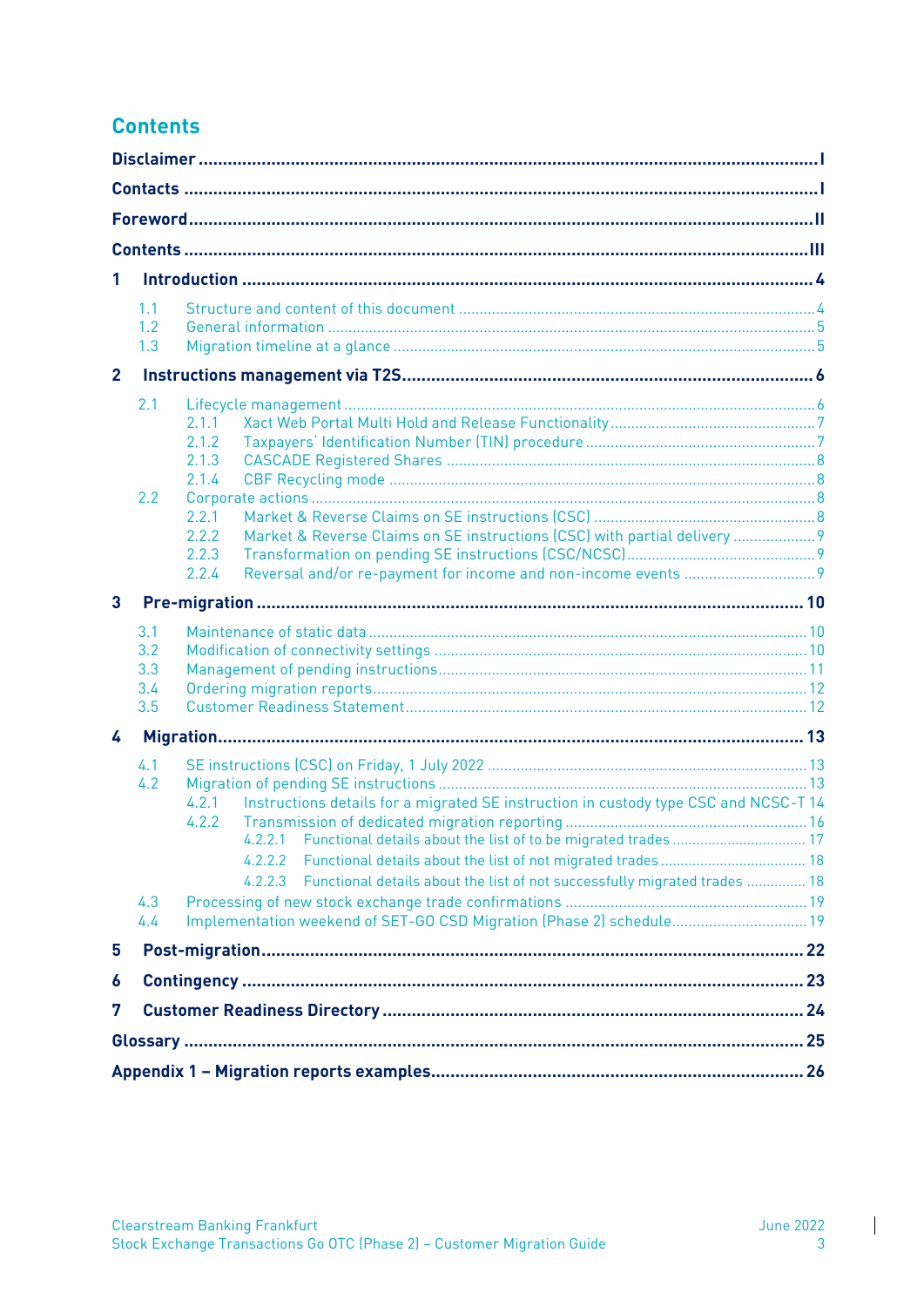## <span id="page-5-0"></span>**1 Introduction**

## <span id="page-5-1"></span>**1.1 Structure and content of this document**

This document focuses on the SET-GO migration approach and related activities for the SET-GO CSD Migration (Phase 2). The cornerstones of the implementation on 4 July 2022 are defined as below:

- Instruction and lifecycle management for SE instructions (CSC) to be executed and reported via T2S;
- "OTC-like" processing using automated CBF automated connectivity channels (ISO 15022) and CASCADE Online functionality (HOST / PC).

The objective of this Customer Migration Guide is to provide customers with an overview regarding the migration timeline as well as the tasks involved in preparing for migration.

| <b>Description</b>                                 | <b>Timeline</b>      | <b>Activity</b>                                                                                                                                                                                                                                                                                                                                                           |  |  |
|----------------------------------------------------|----------------------|---------------------------------------------------------------------------------------------------------------------------------------------------------------------------------------------------------------------------------------------------------------------------------------------------------------------------------------------------------------------------|--|--|
| Pre-migration                                      | Until 30 June 2022   | Migration Weekend preparation<br>Maintenance of static data by customers;<br>Reduction of outdated pending SE instructions (CSC); and<br>Ordering of migration reports on customer demand.                                                                                                                                                                                |  |  |
| <b>Migration</b><br>Weekend<br>execution           | 1 and 3 July 2022    | Execution of migration procedures<br>Cancellation and reinstruction of pending SE instructions<br>(CSC), referred to as "Restanten";<br>Processing of new stock exchange trades, referred to as<br>"Tagesgeschäfte"; and<br>Creation and transmission of dedicated migration reports.                                                                                     |  |  |
| <b>Production</b><br>start - first<br>business day | 4 July 2022          | Begin of day-to-day business via T2S for SE instructions (CSC) in an<br>"OTC-like" mode.                                                                                                                                                                                                                                                                                  |  |  |
| Post-migration                                     | Starting 5 July 2022 | Customer support after the implementation weekend of SET-GO<br><b>CSD Migration (Phase 2)</b><br>Transmission of LION pending instruction reporting<br>covering the cancellation of pending SE instructions (CSC);<br>Maintenance of customer testing environments (IMS23 and<br>OCCT); and<br>Client Services and Connectivity Help Desk are available for<br>inquiries. |  |  |
| Table 1 - SET-GO CSD Migration (Phase 2) timeline  |                      |                                                                                                                                                                                                                                                                                                                                                                           |  |  |

The SET-GO CSD Migration (Phase 2) consists of the below steps:

- After the introduction chapter on the SET-GO CSD Migration (Phase 2):
	- Chapter 2 summarises the key functional changes to be introduced in July 2022 related to the CBF instruction management.
	- Chapter 3 describes the pre-migration phase, allowing customers a verification of static data and connectivity settings for the launch in July 2022.
	- Chapter 4 provides an overview of the migration activities surrounding the implementation weekend of SET-GO CSD Migration (Phase 2). It shows the general information regarding instructions management and settlement reporting. A detailed migration timeline will be provided as attachment to this document in due time.
	- Chapter 5 outlines the activities in the post-migration phase.
	- Chapter 6 shows aspects on the contingency planning and a potential rollback scenario if the SET-GO CSD Migration (Phase 2) cannot be completed as planned. This chapter will be enriched with more information at a later point in time.
	- Chapter 7 offers customers a concise overview of the migration activities and the according timelines.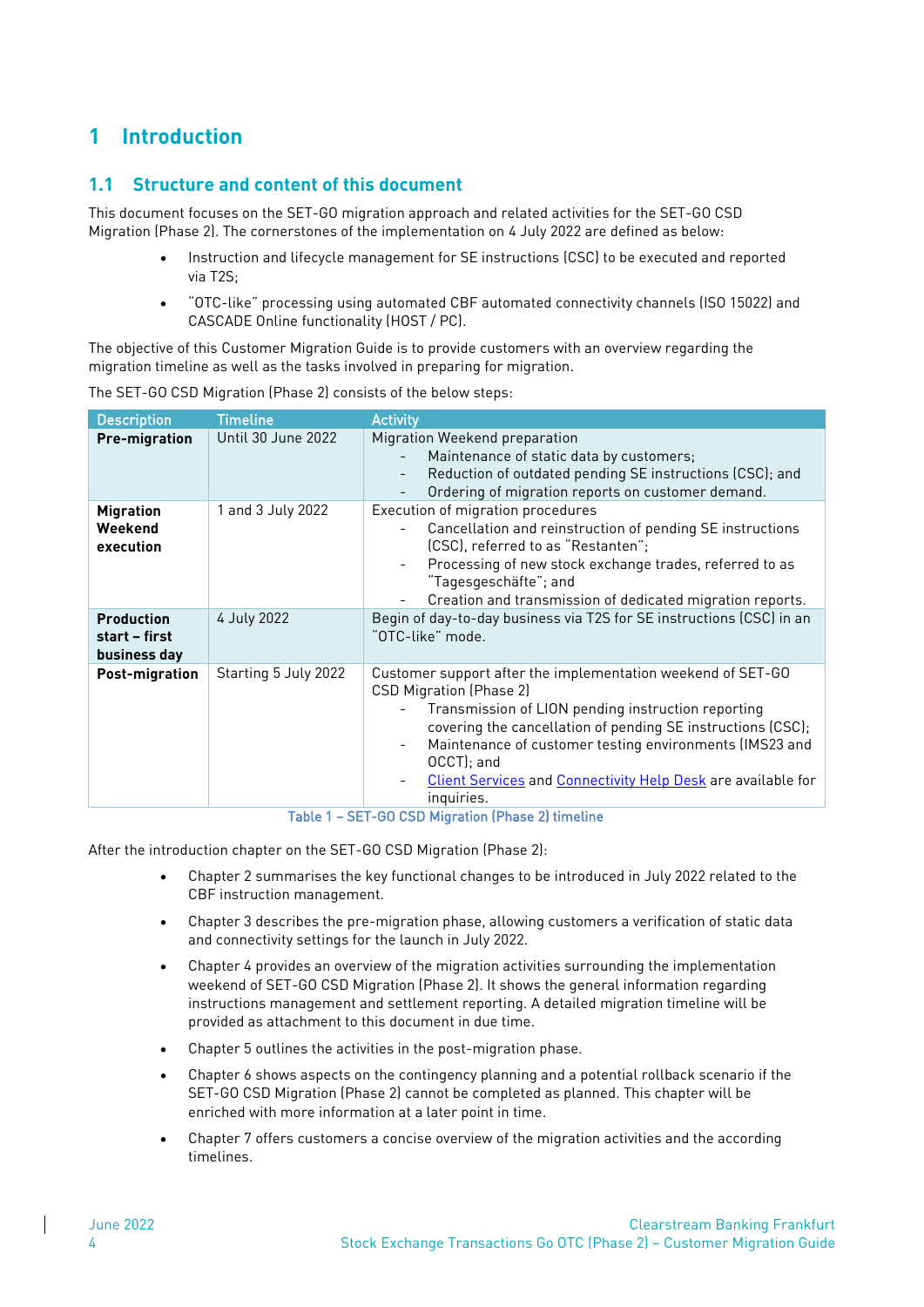## <span id="page-6-0"></span>**1.2 General information**

With the go-live of the SET-GO CSD Migration (Phase 2) on 4 July 2022, the settlement and related reporting of non-cleared stock exchange instructions in collective safe custody or non-collective safe custody via T2S securities will be executed and reported via CASCADE / T2S. The new routing system SETI (Stock Exchange Transaction Interface) replaces LION and is used to transmit instructions of CSC and NCSC-T securities "OTC-like" to T2S. The settlement reporting for CSC and NCSC-T securities will be accessible via the CASCADE functionality.

For NCSC securities, no substantial changes in addition to those already implemented during SET-GO Phase 1 on 22 November 2021 are envisaged. That is, the instruction and lifecycle management for stock exchange instructions for NCSC securities will be executed and reported via Creation. As the already implemented framework will not change, no migration activity is necessary for NCSC securities.



Figure 1: Targeted flow after CSD Migration (Phase 2)

## <span id="page-6-1"></span>**1.3 Migration timeline at a glance**

The timeline below provides customers being a member of a German stock exchange with an overview of the activities that CBF has planned as part of the SET-GO Customer Readiness. CBF kindly asks customers to consider the activities shown in their planning and to complete them on time. Customer requests that arrive after the end of the timeline shown may not be considered by CBF before the go-live in July 2022.



Figure 2: SET-GO CSD Migration (Phase 2) timeline at a glance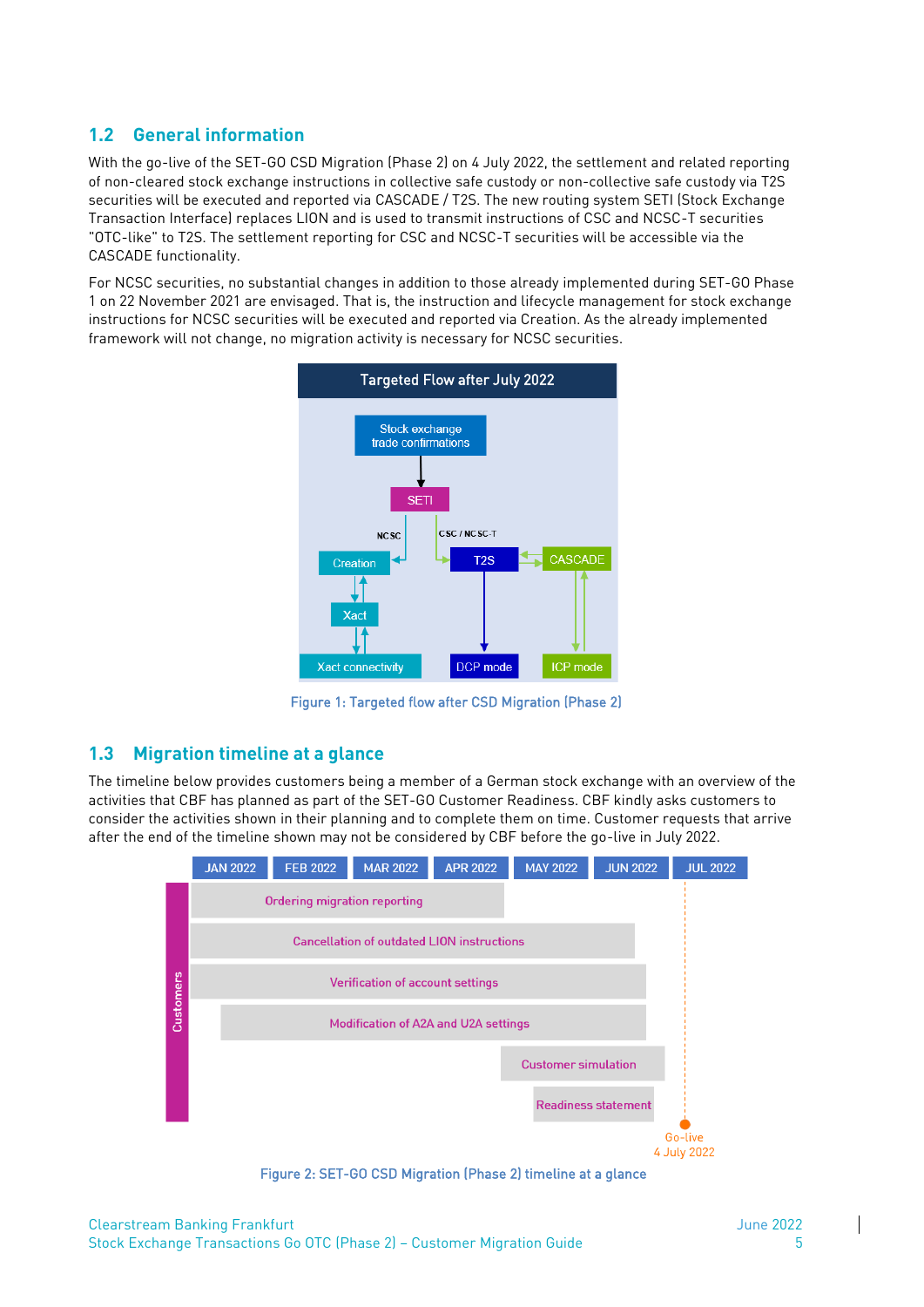## <span id="page-7-0"></span>**2 Instructions management via T2S**

This chapter summarises the key functional changes to be introduced in July 2022 related to the CBF instruction management applicable for SE instructions (CSC).

## <span id="page-7-1"></span>**2.1 Lifecycle management**

With the business day 4 July 2022, SE instructions (CSC) will follow the OTC instruction lifecycle of CBF instruction types (AA01 / AA02). Hence, the existing OTC functionality offered via T2S will be used also for SE instructions (CSC). Besides the **SET-GO Introduction Note for Phase 2**, the CBF [Customer Handbook p](https://www.clearstream.com/clearstream-en/keydocuments-1-/csd-oneclearstream/customer-handbook)rovides customers with detailed information.

As of 4 July 2022, instruction management for SE instructions (CSC) is no longer handled in LION, but in T2S / CASCADE. This applies for instructions created on the basis of regular trade confirmations (Schlussnoten) coming from the German stock exchanges as well as on the basis of PÜEV records ("Platz-Überschreitender Effektenverkehr") which is offered as a service by BrainTrade. This interface remains active and still allows entering of orders for stock exchange traded ISINs.

The following selection criteria apply for ISINs that are eligible for the creation of SE instructions (CSC). If the selection criteria are not fulfilled, no straight-through processing is possible:

- ISIN is active; and
- Wertpapier-Mitteilungen field GD545 "BÖGA-Fähigkeit" has values in {1, 2, 3, 4, 5}.

Based on the existing settlement procedures, SE instructions (CSC) can still be identified using the instructing party "DAKVDEFFLIO". This BIC11 is used in CASCADE settlement reports and is displayed on CASCADE Online screens.

At present, customers acting in DCP mode, cannot modify stock exchange instructions created via LION using the T2S functionality. In future, based on the T2S concept, these customers principally can initiate a "Securities Settlement Condition Modification (sese.030). CBF customers acting in DCP mode can receive a copy of sese.023 originally transmitted by CBF. On customer demand, further T2S status and settlement reporting can be subscribed.

Instructions, which are subject to the recycling process can be modified in ICP mode. Allowed is a change of the priority, of the Partial Settlement Indicator ("PSI") or the hold / release flag. Customers can use Clearstream Online functionalities via CASCADE and Xact Web Portal for (multi) hold / release functionality.

#### **Liquidity management**

With the implementation of SET-GO Phase 2, CBF does not expect any changes in the funding procedure for SE Instructions (CSC). Customers do not need to update their funding procedure providing additional liquidity. However, due to the cancellation of pending SE instructions in custody type CSC and NCSC-T on Friday, 1 July 2022 at around 16:00 the T2S Cash forecast report will not include liquidity requirements for such cases with expected settlement day Monday, 4 July 2022. CBF will reinstruct pending instructions over the course of the deployment activity on Sunday, 3 July 2022. Customers are requested to inform the Treasury departments that the liquidity transfer for Saturday, 2 July 2022 considers the settlement amounts for pending noncleared SE instructions.

During the implementation weekend of SET-GO CSD Migration (Phase 2), CBF aims to present the instructions in the T2S real-time settlement window on Sunday, 3 July 2022, that will be closed at 11:00.

#### **SEME Concept**

With the implementation of SET-GO Phase 2, the SEME Concept defined by SETI for SET-GO Phase 1 will be used in production for SE instructions (CSC). However, as for the settlement on T2S, instructions will be created with the flag "already matched", the leg type will be different. Instead of "D" for delivery and "R" for receipt, the key "A" will be set indicating "already matched". That is, the settlement instructions presented to T2S will follow the Sender's Message Reference (SEME) concept.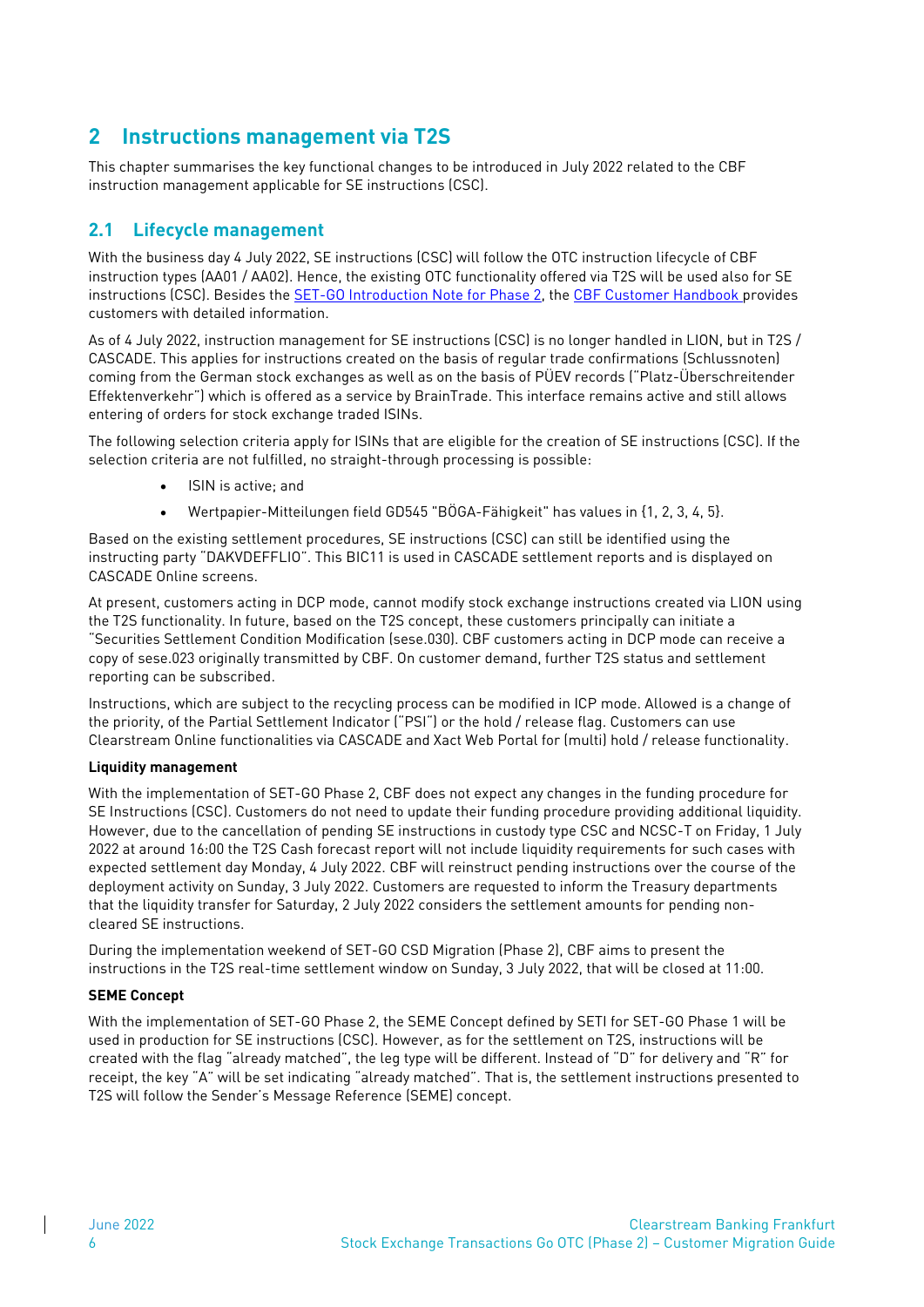The new reference (SETI Reference) is based on information, which is derived from the underlying trade confirmation ("Schlussnote"), such as:

- Leg type;
- Stock Exchange;
- Security Identification Number (WKN);
- Stock Exchange trade number; and
- (Input) Date.

#### **References**

Customers need to consider that for all recreated SE instructions (CSC), the SETI Reference will replace the existing T2S Actor reference. The present LP reference will be replaced by the KP reference. With the implementation of SET-GO Phase 2, CBF will reallocate the CASCADE number ranges for the setup of instructions as of 4 July 2022. The reallocation of numbers will ensure that the processing of stock exchange instructions can be established and carried out seamlessly in an OTC-like mode. Please refer to Announcement [D21056](https://www.clearstream.com/clearstream-en/products-and-services/settlement/d21056-2873958) for more information.

At present, for instruction management via LION, CBF creates a reference starting with "LP". In future, similar to the existing LP number in the field :20C: COMM a reference will be provided starting with the letters "LP". Please refer to th[e Introduction Note](https://www.clearstream.com/resource/blob/2949948/12d9badfba972569575b6db24c2edfc9/setgo-introduction-note-2022-data.pdf) for the specification of this reference.

In general, of each LION instruction that was accepted by T2S, CBF will report the T2S Market Infrastructure Transaction Identification (MITI). Because of the SET-GO cancellation and reinstruction procedure during the migration weekend for each pending SE instruction (Restanten) a new T2S MITI will be created and presented in the CASCADE settlement reporting.

Penalties that were calculated by T2S always refer to the reference in the underlying instruction. The Clearstream Penalty Reporting (MT537 PENA) provided on Monday, 4 July 2022 will be based on the pending LION instructions of Friday, 1 July 2022. Therefore, customers need to consider that the MITI refers to the LION instruction that was cancelled by CBF Friday, 1 July 2022 at around 16:00.

The Penalty Reporting on Tuesday, 5 July 2022 will show a new MITI for the instructions that have been migrated and reinstructed by SETI. The migration is planned on Sunday, 3 July 2022 for the business day Monday, 4 July 2022. According to the Indicative Timeline MT548 and MT537 will be transmitted in the course of Sunday, 3 July 2022 at around 10:30. In the CASCADE settlement reporting, the reference created by SETI is transmitted and needs to be used i[n MT530 Transaction Processing Command.](https://www.clearstream.com/clearstream-en/products-and-services/settlement/d21021-2622058)

#### <span id="page-8-0"></span>**2.1.1 Xact Web Portal Multi Hold and Release Functionality**

The Multi Hold and Release functionality that was introduced for NCSC SE instructions will also be available for CSC and NCSC-T instructions as of 4 July 2022. With the launch of Phase 2, customers can modify the Party Hold flag of pending instructions one by one or for multiple instructions if the option "All" is used. Via Xact Web Portal, customers can present multiple Hold or Release modification requests for further processing (for further details please refer to th[e Introduction Note\)](https://www.clearstream.com/resource/blob/2949948/12d9badfba972569575b6db24c2edfc9/setgo-introduction-note-2022-data.pdf).

The upgraded functionality will be available for SE instructions regardless of whether the settlement will be executed via Creation or T2S.

Instructions can be modified by the owner of the CBF settlement account via Xact Web Portal. Customers have to arrange the necessary Xact Web Portal access rights within their organisation if they intend to use this service.

#### <span id="page-8-1"></span>**2.1.2 Taxpayers' Identification Number (TIN) procedure**

Also after the introduction of SET-GO CSD Migration (Phase 2) customers are requested to supplement pending SE instructions (CSC) with the Taxpayers' Identification Number (TIN) for Italian Bonds. This procedure is already available in LION and will be transformed allowing the processing of the related instructions in an OTC-like mode.

The TIN can only be maintained and is displayed via the CASCADE Online functionality (HOST / PC).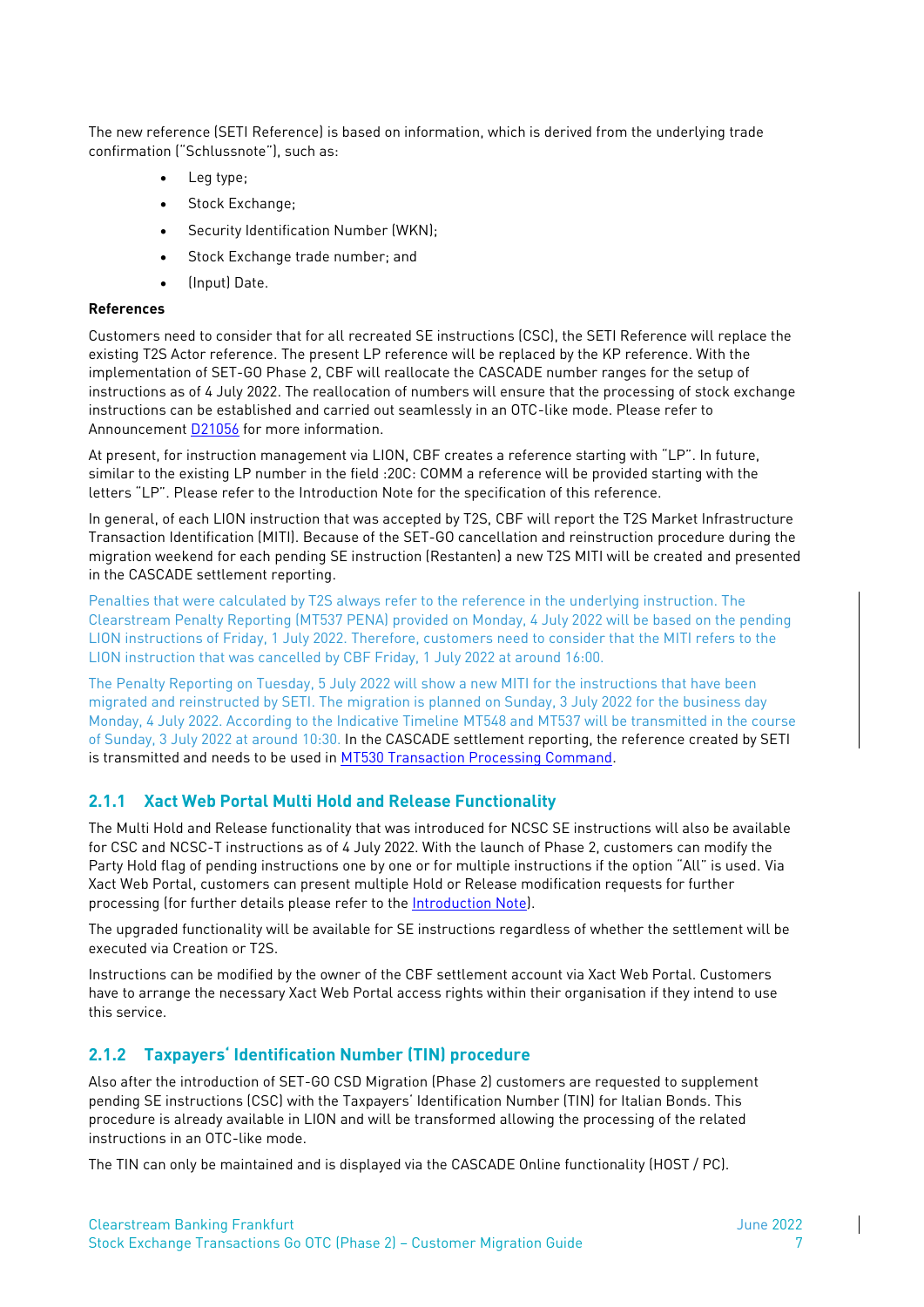During the migration, the SE instructions originating from Restanten will be migrated without a TIN. Customers can modify those instructions adding the TIN on Sunday, 3 July 2022. During the migration weekend, there is a dedicated timeframe between 06:00 to 11:00 once those instructions will be available in CASCADE. Afterwards, the instructions can be modified during the CBF Operational Day.

#### <span id="page-9-0"></span>**2.1.3 CASCADE Registered Shares**

Registered Shares (RS) – customers using the T2S linking allowing a seamless settlement for registered shares out of the unregistered positions (Freier Meldebestand) are requested to consider that the linkage will be cancelled during the migration weekend. SET-GO migration approach defines that no instruction linking is supported for recreated instructions. Therefore, customers may check if affected settlement instructions should receive a party Hold.

#### <span id="page-9-1"></span>**2.1.4 CBF Recycling mode**

In general, CBF will maintain all settlement activities using the standard CBF operational day. Therefore, the CBF recycling period will be processed on Friday, 1 July 2022 according to the CBF Operational Day. Any LION instruction that is in recycling mode can be reinstructed to T2S at 15:15. This is also valid for instructions with intended settlement day (ISD) in the future. If no settlement can be achieved until 16:00 these instructions will follow the migration procedure.

## <span id="page-9-2"></span>**2.2 Corporate actions**

With the business day 4 July 2022, SE instructions (CSC) will be created in an OTC-like mode for CASCADE / T2S processing. In addition, pending "LION" stock exchange instructions will be migrated and will be available as OTC instructions for further processing via CASCADE. The corporate action procedure related to pending and settled CBF instruction type AA01 / AA02 which is currently applicable for OTC instructions will also be offered for SE instructions (CSC) via KADI. The corporate action reporting (MT56x) can be enabled by customers if not already set up. The reporting is available via the CBF automated connectivity channels (SWIFT, MQ, File Transfer (FT)).

Hence, the CBF service offering will apply for:

- Pending LION instructions successfully migrated to T2S during the implementation weekend of SET-GO CSD Migration (Phase 2);
- Trade confirmations provided by the stock exchanges on Friday, 1 July 2022 at around 22:00; and
- All incoming trade confirmations in custody type CSC and NCSC-T provided as of Monday, 4 July 2022.

Between 23 May and 27 June 2022, Clearstream will check on a regular basis for corporate actions announced shortly before, on or immediately after the implementation weekend of SET-GO CSD Migration (Phase 2). If necessary, CBF will inform customers in advance allowing a seamless transition.

Migrated SE instructions (CSC) will retain the trade and settlement date as originally set up. Hence, if there is a corporate action in progress, that is the claims and transformation detection period is ongoing, the KADI system will recognise these instructions and will execute the necessary procedures by creating the respective instructions (for example, market claims).

## <span id="page-9-3"></span>**2.2.1 Market & Reverse Claims on SE instructions (CSC)**

Any NON-LMP and LMP SE instructions (CSC) settled till Friday 1 July 2022 16:00 will be considered respectively by KADI and Custody concerning applying Market or Reverse Claims.

After the migration of pending SE trades, those will be compensated as follows:

- NON-LMP (KADI) based on the OTC compensation rules in CASCADE;
- LMP (Custody) based on the compensation rules for pending / matched CBL internal instruction type (41, 51 / 4F, 5F).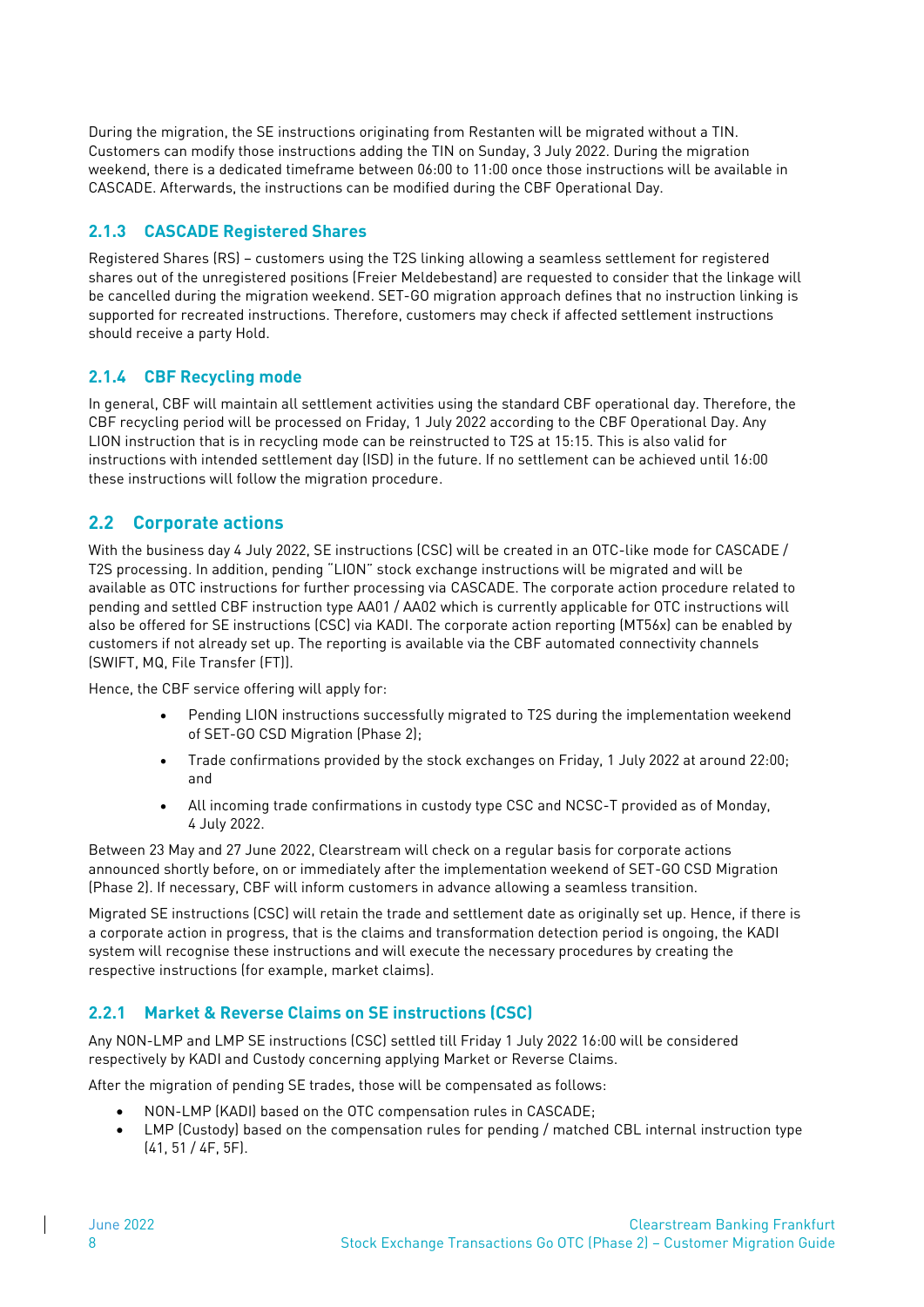### <span id="page-10-0"></span>**2.2.2 Market & Reverse Claims on SE instructions (CSC) with partial delivery**

Any NON-LMP SE instructions (CSC) with partial delivery until Friday, 1 July 2022 16:00 will be considered by KADI in LION and Custody applying Market or Reverse Claims for the settled part.

Upon settlement or partial settlement of the migrated instruction KADI will process the Market or Reverse Claims based on the settled nominal following the OTC compensation rules.

As Custody processes market and reverse claims for LMP securities based on pending matched CBL internal instruction type (41, 51 / 4F, 5F), all applicable instructions will result in a Market or Reverse Claim considering the remaining nominal.

#### <span id="page-10-1"></span>**2.2.3 Transformation on pending SE instructions (CSC/NCSC)**

Irrespective of the custody type (CSC, NCSC-T or NCSC) or the securities type (LMP or non-LMP), any reorganisational event with Entitlement Date Friday, 1 July 2022 (processing by Thursday, 30 June 2022 evening) and resulting a new ISIN will be processed on open LION instructions. Those will be migrated if they are still pending on Friday evening.

For any event with Entitlement Date Monday, 4 July 2022 or later, the processing for non-LMP will be processed by KADI based on pending migrated OTC instructions (GESCHAEFTSART='S'). LION trades with partial delivered nominal will be migrated as well with their remaining nominal and those will be transformed by KADI based on the transformation rules for pending OTC instructions.

For any event with Entitlement Date Monday, 4 July 2022 or later, the processing for LMP will be processed by Custody based on pending migrated CBL internal instruction type (41, 51 / 4F, 5F).

#### <span id="page-10-2"></span>**2.2.4 Reversal and/or re-payment for income and non-income events**

Independent from the corporate action applications (KADI and Custody), in case of event reversal on income and non-income distribution events the processing will be in line with the present procedures.

Customers are asked to check their Wertpapierstammdaten and cancel any instruction which have ISINs set up in AKV. If not cancelled, these instructions will get in the CBF 60-days recycling mode.

More information regarding the future corporate action management can be found in the SET-GO Introduction Note. Customers are invited to check the information regarding the usage of the SETI SEME Concept and the future corporate actions related reporting provided via CBF automated connectivity channels (SWIFT, MQ, File Transfer (FT)), CASCADE Online Functionality (HOST / PC) and the CBF predefined prints.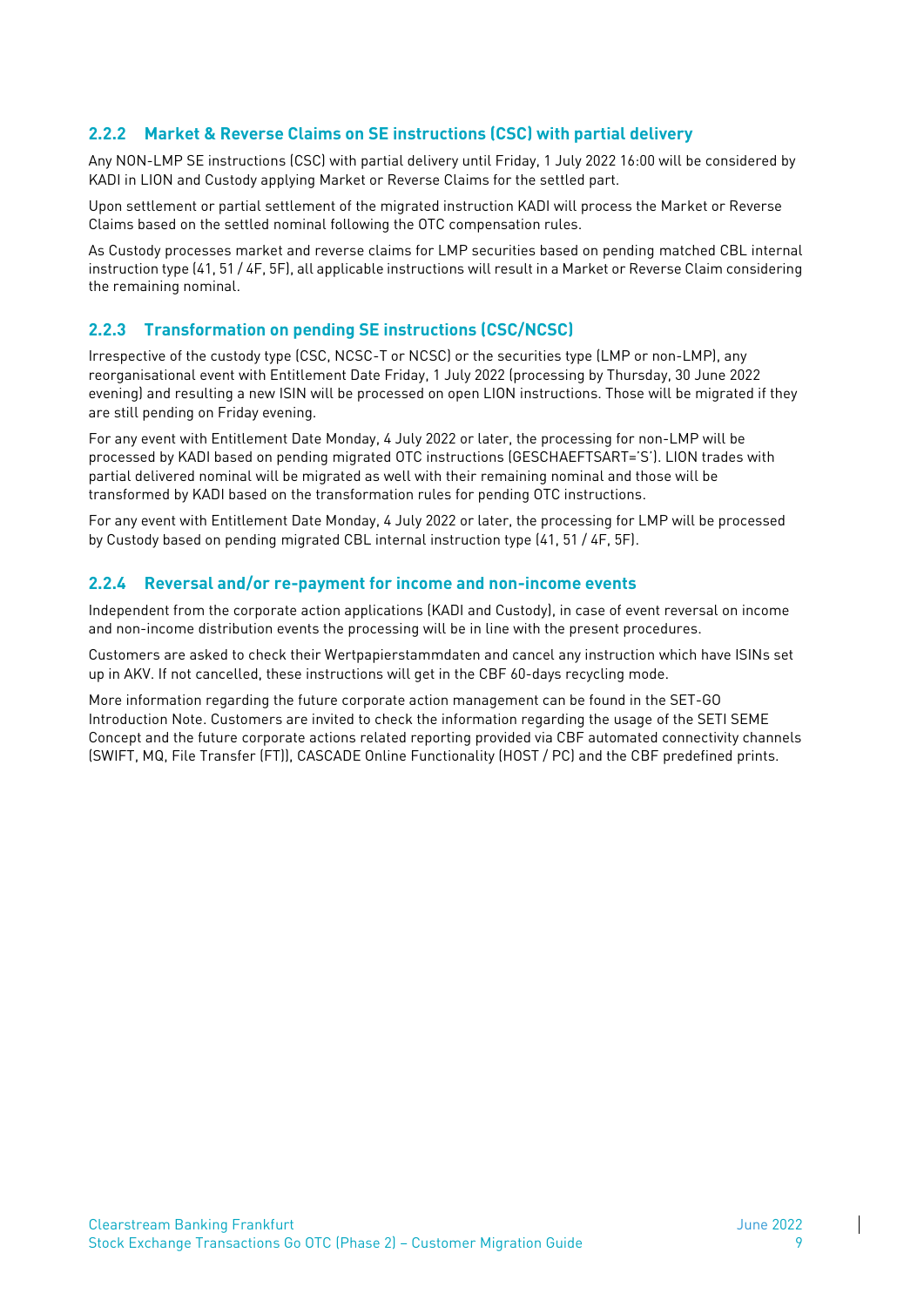## <span id="page-11-0"></span>**3 Pre-migration**

This chapter describes the necessary preparations during the pre-migration phase for customers in order to ensure the readiness for the SET-GO CSD Migration (Phase 2). Besides the Relationship Manager and the regular Clearstream Client Service teams, the SET-GO Customer Readiness team can be contacted.

Customers being a member of a German Stock Exchange are requested to check which of the following outlined pre-migration activities are applicable for their institution. In addition, customers are invited to participate in the SET-GO Guided Customer Simulation, split in two phases called Stage 3 and Stage 4. During Stage 3 and 4, migration activities will be executed as defined below:

| <b>Migration scenario</b> | <b>Test execution timeline</b> | <b>Snapshot data</b> |
|---------------------------|--------------------------------|----------------------|
| Run 1                     | 25 April 2022 to 20 May 2022   | 18 March 2022        |
| Run 2                     | 23 May 2022 to 25 May 2022     | 22 April 2022        |

Table 2 – SET-GO Customer Simulation CSD Migration Stage 2

For more information on the test execution, please refer to the **SET-GO Customer Simulation Guideline**.

## <span id="page-11-1"></span>**3.1 Maintenance of static data**

With SET-GO CSD Migration (Phase 2) in July 2022, SE instructions (CSC) are set up using the account details of their own settlement account or defined by the Head Office, if third-party management applies. Account settings defined for a branch account will be not considered. The initial SE instruction (CSC) will be created with the default Party Hold status ("Positiv/Negativ-Verfahren") stored in the account details of the own CBF settlement account or of the Head Office.

If changes in the account settings valid for CBF accounts are required by customers or their settlement agents, they are advised to present these modification requests by Friday, 24 June 2022. After this deadline, a frozen zone has been defined for the SET-GO CSD Migration (Phase 2). The modification of static data related to stock exchange business will be offered again after the SET-GO CSD Migration (Phase 2), starting on 11 July 2022.

## <span id="page-11-2"></span>**3.2 Modification of connectivity settings**

The following interfaces are applicable for the SET-GO CSD Migration (Phase 2). Customers are asked to ensure their connectivity settings.

| <b>Interface</b>    | <b>Connectivity requirements</b>                                                                                                                                                                                                                                                                                                                                                                  |
|---------------------|---------------------------------------------------------------------------------------------------------------------------------------------------------------------------------------------------------------------------------------------------------------------------------------------------------------------------------------------------------------------------------------------------|
| CASCADE (HOST / PC) | The access management for CASCADE Online is maintained by a<br>nominated administrator for the respective CBF and CBF-i settlement<br>account.                                                                                                                                                                                                                                                    |
|                     | Administrators are asked to verify their current settings, allowing a<br>seamless reporting and instructions management for SE instructions<br>(CSC). In addition, it is proposed to check the existing user access for<br>the maintenance of CBF instruction types (AA01 / AA02). This<br>verification will ensure that the operational units have the necessary<br>user rights.                 |
|                     | After the implementation of the release in July 2022, only CASCADE-<br>PC version 10.2 is supported by Clearstream. Customers need to<br>ensure that they have the latest available version installed. CBF will<br>present the software version on Friday, 10 June 2022 for download.<br>As of Wednesday, 6 July 2022, SE instruction (CSC) will no longer be<br>displayed via the LION frontend. |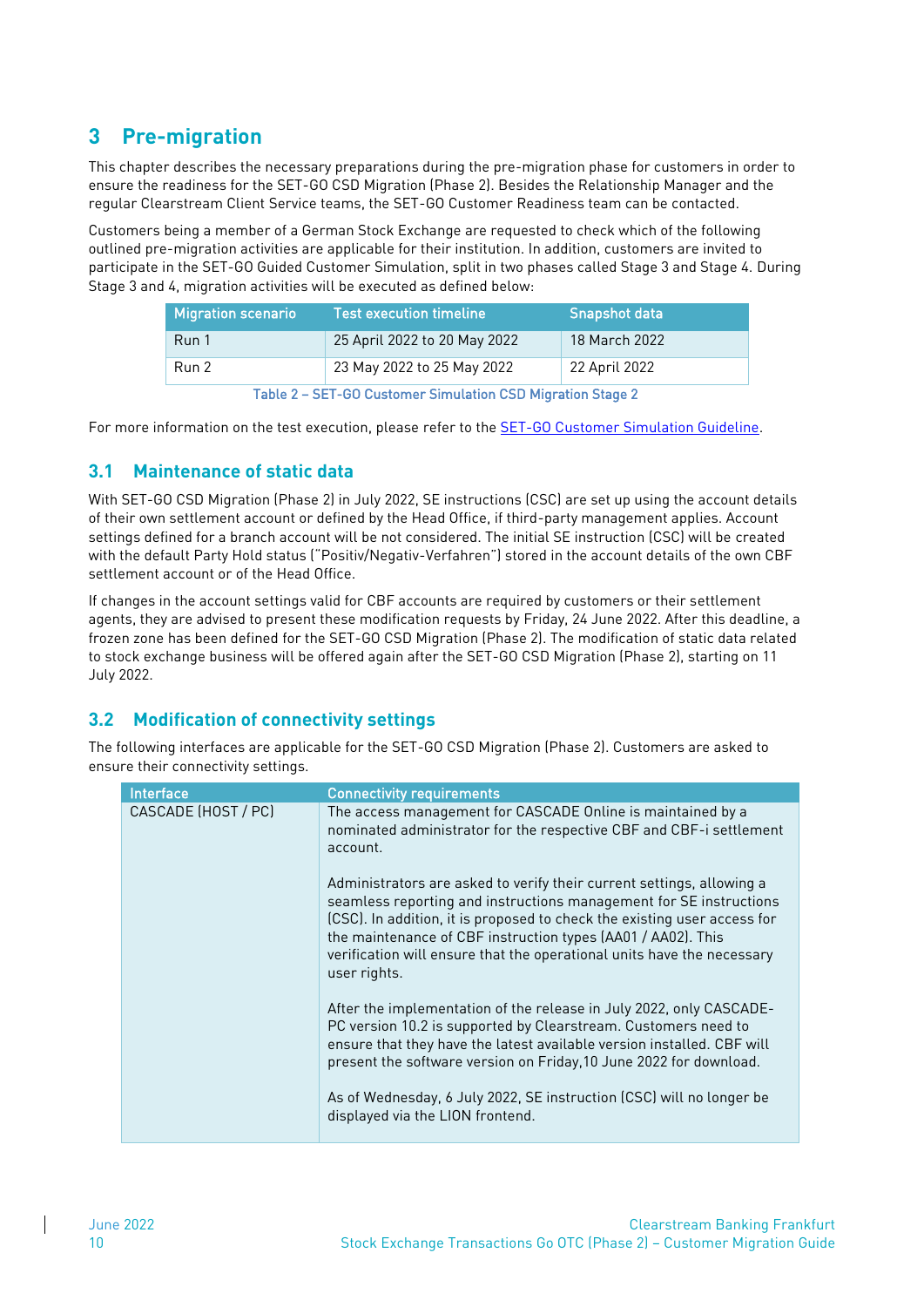| Interface                                                                   | <b>Connectivity requirements</b>                                                                                                                                                                                                                                                                                                                                                                                                                                                                                                                                                                                                                                                                                                                                             |
|-----------------------------------------------------------------------------|------------------------------------------------------------------------------------------------------------------------------------------------------------------------------------------------------------------------------------------------------------------------------------------------------------------------------------------------------------------------------------------------------------------------------------------------------------------------------------------------------------------------------------------------------------------------------------------------------------------------------------------------------------------------------------------------------------------------------------------------------------------------------|
| Xact Web Portal (U2A)                                                       | The access management for Xact Web Portal is maintained by a<br>nominated administrator for the respective CBF and CBF-i settlement<br>account. Xact Web Portal administrators are asked to verify their<br>current settings, allowing the usage of Multi Hold / Release<br>functionality for SE instructions (CSC). It is proposed to check the<br>existing user access for the maintenance of instructions that will be<br>created with the CBF instruction types (AA01 / AA02). This verification<br>will ensure that the operational units have the necessary user rights.                                                                                                                                                                                               |
| <b>CBF Fileservice</b>                                                      | During the implementation weekend of SET-GO CSD Migration (Phase<br>2), CBF will offer three dedicated reports informing customers about<br>the migration of pending instructions ("Restanten"). As the<br>transmission of the migration reporting is on demand of customers.<br>Customers intending to receive the migrations reports are asked to<br>verify their connectivity settings.                                                                                                                                                                                                                                                                                                                                                                                   |
| CBF automated<br>connectivity channels<br>(SWIFT, MQ, File Transfer<br>(FT) | No more LION reporting, customers need to ensure that respective<br>CASCADE reporting is set up.<br>In addition, CBF recommends customers to verify the existing<br>CASCADE MT537 (QY) setup allowing a seamless reporting of SE<br>instructions (CSC) based on the enhanced message configuration.<br>More details about the CBF Statement of pending instructions can be<br>found in the Announcement D22006.<br>If customers would like to adapt their CBF connectivity settings, they<br>are requested to contact the Connectivity Support team<br>(connect@clearstream.com). This team supports the creation and the<br>maintenance of settings in A2A mode. The individual configuration of<br>settlement reports will be established by the CBF Connectivity experts. |

Table 3 – SET-GO CSD Migration (Phase 2) connectivity settings

#### <span id="page-12-0"></span>**3.3 Management of pending instructions**

During the implementation weekend of SET-GO CSD Migration (Phase 2), Clearstream performs a "hard cutoff" on pending instructions ("Restanten"). The SET-GO migration approach defines, that any remaining LION instruction will be migrated. This is also applicable for instructions which were cancelled by T2S because the T2S recycling period was finished. The T2S recycling period will (re-)start and the "SETI" instructions will follow the OTC-like processing, that is, instructions will be cancelled after 60 business days, if the status of the instruction has not been changed. Customers need to consider that because of the requested "hard cutoff" procedure, T2S will take the newly created instruction details into consideration of the CSDR Penalty Regime and calculate the associated fees. As this may lead to late settlement penalties for pending instructions which were already failing before the migration.

CBF requests customers to clean up outdated pending instructions that cannot reach settlement on T2S after the migration by 17 June 2022. Customers need to consider that pending instructions which have been cancelled by T2S because the recycling period has been finished are still available in LION. These instructions keep waiting for a bilateral cancellation. In addition, there might be instructions in place that have not been deleted by customers after a corporate event. An early cancellation will avoid the migration of not necessary instructions which will be subsequently rejected by the T2S. The initiating of the cancellation requests supports the activities planned before the migration weekend will start on Friday, 1 July 2022.

During the migration weekend of SET-GO CSD Migration (Phase 2), customers and their counterparties will receive cancellation messages with a dedicated reason code for identification. If required, customers can skip the information for further processing steps. Customer and counterparty can recreate a related settlement instruction on their demand, if applicable.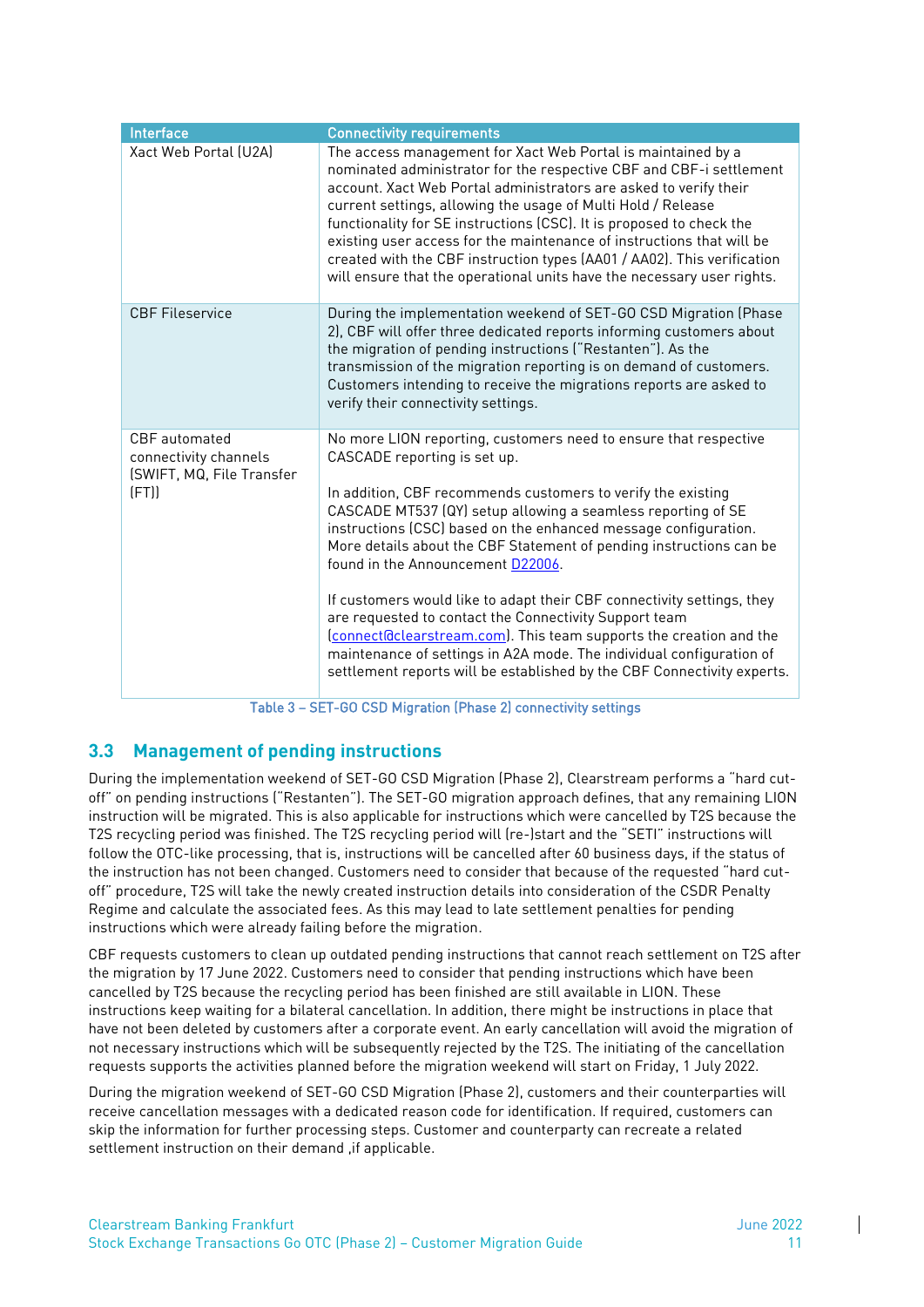## <span id="page-13-0"></span>**3.4 Ordering migration reports**

Clearstream will provide three different migration reports for the migration of SE instructions (CSC) via the following connectivity tools:

- CBF Fileservice;
- Connect:Direct;
- NJE; and
- CA-Spool.

Customers will receive reporting if related instructions can be retrieved before and after the migration procedure. If no data is available, no reports will be created.

Besides the migration reports for the production launch of SET-GO CSD Migration (Phase 2), the registration form offers the possibility to order migration reports for the guided simulation. During the Guided Customer Simulation, the migration reports are only available via Host Fileservice. The report language will be according to customers' reporting pre-settings in CBF– either English or German. Customers may order multiple reports combined to improve efficiency.

Customers interested in receiving the migration reports are requested to provide the filled out registration form available on the [Clearstream website.](https://www.clearstream.com/clearstream-en/products-and-services/settlement/central-bank-money-settlement-csd-/stock-exchange-and-eurex-ccp-trades) The form has to be duly signed by authorised signatories and has to be sent to Clearstream via mail at the latest by 29 April 2022.

For details on the reports, please refer to Chapter 4.2.2 and the following sub sections. In order to receive the migration reports, customers are recommended to test their connectivity (see also Chapter 3.2).

## <span id="page-13-1"></span>**3.5 Customer Readiness Statement**

Besides the preparation of the SET-GO CSD Migration (Phase 2), Clearstream will support end-to-end testing with external parties. The SET-GO Guided Customer Simulation has been set up to enable CBF customers being a member of a German stock exchange, maintaining a settlement account or acting as a Head Office, to reach a sufficient level of confidence in their readiness. Customers can execute predefined test cases during the focus days as outlined in the SET-GO Customer Simulation Guideline.

To serve as a basis for the actual launch of the SET-GO CSD Migration (Phase 2) on 4 July 2022, CBF will present the Customer Readiness Statement on the [Clearstream website.](https://www.clearstream.com/clearstream-en/products-and-services/settlement/central-bank-money-settlement-csd-/stock-exchange-and-eurex-ccp-trades/stock-exchange-and-eurex-central-counterparty-ccp-trades-1275282) Customers are requested to sign the readiness statement by 24 June 2022.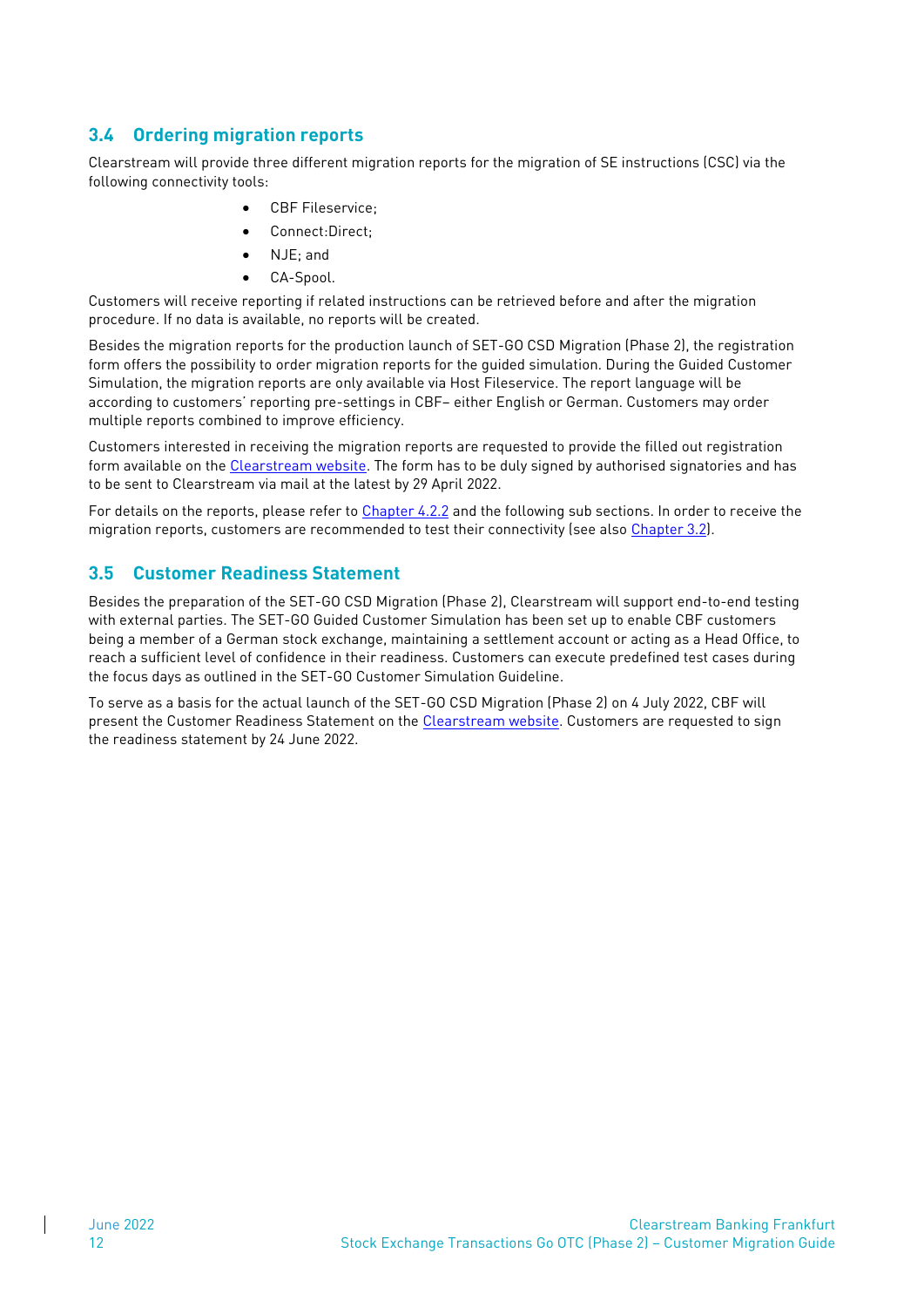## <span id="page-14-0"></span>**4 Migration**

This chapter explains the migration activities surrounding the implementation weekend of SET-GO CSD Migration (Phase 2) on 1 and 3 July 2022 and provides information regarding management and reporting of SE instructions (CSC) that are pending ("Restanten") or newly created ("Tagesgeschäfte") during this time.

In July 2022, the SET-GO CSD Migration (Phase 2) is scheduled on the T2S Release 6.0 deployment weekend. Currently, the dependencies and constraints are elaborated with the T2S workstreams. In general, the T2S Playbook will be available two months prior to the launch date. More detailed information regarding migration activities and changes to the Operational day will be provided in the CBF Deployment Information and in the Indicative Timeline which will be published separately on the website.

Based on the deployment approach, modification requests (for example, Hold / Release Indicator) of LION instructions in custody type CSC and NCSC-T can be provided until Friday 1 July 2022, 15:30. These requests will not be queued. However, for SE instructions (NCSC), customers can present modification requests (MT530) to Creation as this processing is not impacted by the migration activities of Phase 2.

In order to provide additional support during the SET-GO CSD Migration (Phase 2), the SET-GO Customer Readiness team is available for customer enquiries in addition to the regular CBF Client Services team. The readiness team will support customers during the entire migration via [T2S-Support@clearstream.com.](mailto:T2S-Support@clearstream.com)

## <span id="page-14-1"></span>**4.1 SE instructions (CSC) on Friday, 1 July 2022**

SE instructions (CSC) from LION are processed in T2S in a real-time mode. On Friday, 1 July 2022 CBF is going to initiate the cancellation of pending instructions at around 16:00. Customers will receive system-wise cancellation messages containing information about the reason. The transmission of the cancellation reporting will be provided as outlined in the "Indicative Timeline" for the T2S deployment weekend July 2022.

The cancellation process considers:

- Instructions pending at T2S;
- Instructions in CBF recycling mode;
- Instructions reported to be cancelled (as T2S 60-days recycling period was completed); and
- Instructions not cancelled by customers because of corporate actions events and / or invalid securities master data.

Eligible instructions will be validated for migration to T2S for settlement on business day, Monday 4 July 2022.

On Friday, 1 July 2022, Clearstream will create a data snapshot of unsettled LION instructions (CSC and NCSC-T) before the cancellation procedure will be executed.

## <span id="page-14-2"></span>**4.2 Migration of pending SE instructions**

On Sunday, 3 July 2022, eligible SE instructions in custody type CSC and NCSC-T will be reinstructed via SETI after the necessary software modules has been activated.

Following the SET-GO CSD Migration (Phase 2), SE instructions (CSC) accepted by T2S will be processed in an "OTC-like" mode.

SE instructions flagged for the CBF recycling mode will be reported via CASCADE and presented to T2S once the reinstruction can be transmitted.

Instructions which were cancelled by T2S because the recycling period was finished will be represented to T2S. The T2S recycling period will (re-)start and the "SETI" instructions will follow the OTC-like processing, that is, instructions will be cancelled after 60 business days, if the status of the instruction has not been changed. Therefore, action on customer side may be required that is to cancel such instructions prior to the CBF migration activities (see Chapter 3.3).

Instructions which are rejected or recycled (being repaired) by SETI will be presented to customers on "Migration Report 3" (see Chapter 4.2.2.3).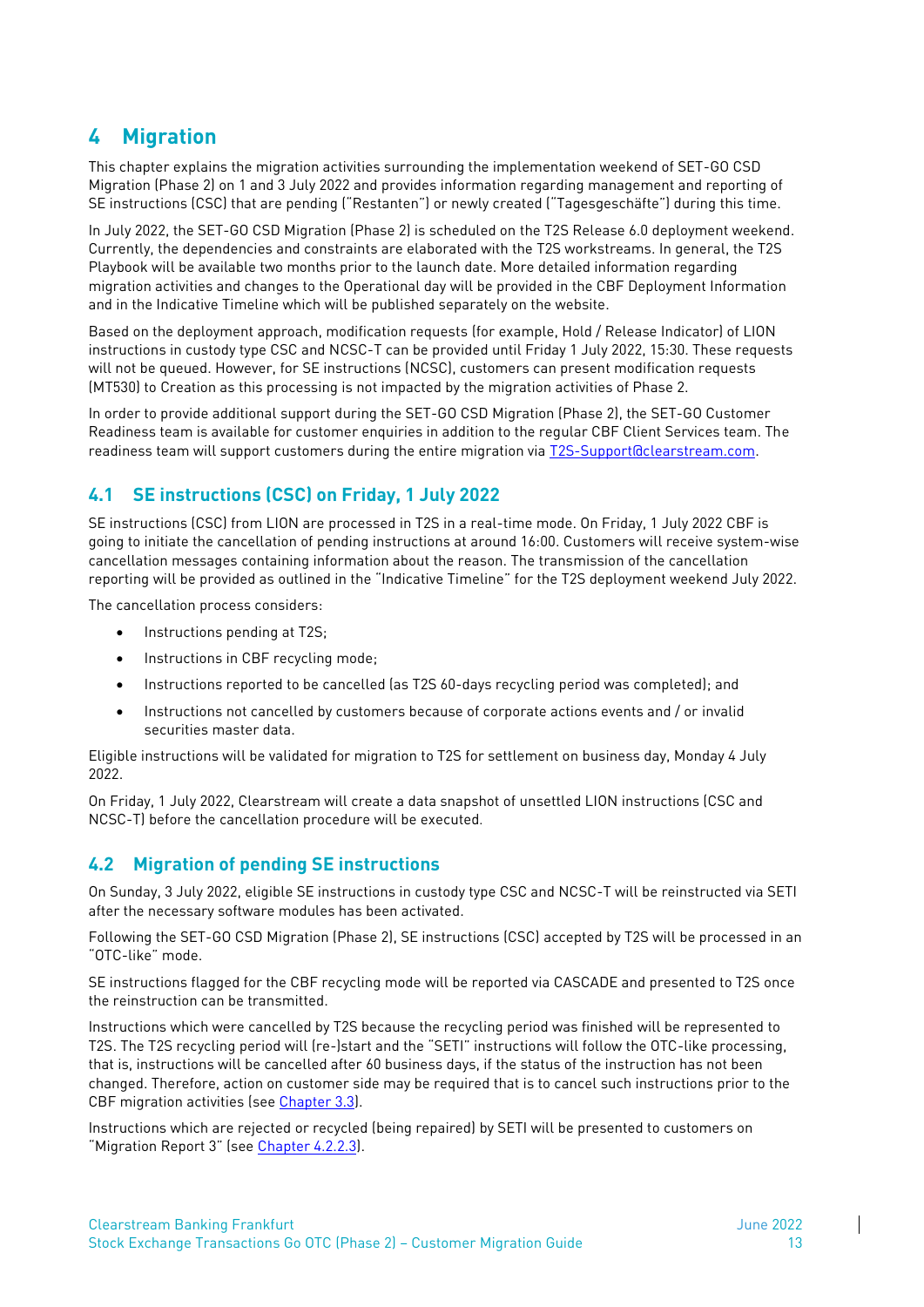## <span id="page-15-0"></span>**4.2.1 Instructions details for a migrated SE instruction in custody type CSC and NCSC-T**

This section outlines the characteristics of a migrated SE instruction (CSC). The instruction details will be set up like any future SE instruction (CSC) after the launch of SET-GO CSD Migration (Phase 2). That is, the details of a pending LION instruction will be converted into the new structure and format. However, during the migration, existing instruction linking cannot be recreated.

In general, SE instructions in custody type CSC and NCSC-T, will be created with the Party Level 1 and Party Level 2, that is:

- Party Level 1 is filled with the Settlement Account (if applicable the Head Office); and
- Party Level 2 is filled with the Settlement Account (if applicable the Head Office) or Branch.

Eligible instructions to be migrated at T2S are complemented with migration related details.

The following table shows the fields which will contain deviating or additional information in CASCADE settlement reporting that is transmitted via MT537 or MT548:

| <b>SWIFT field</b>                                              | <b>Description</b>                                 | <b>New created SE instruction</b><br>(Restanten) in "OTC-like" mode at<br><b>CBF</b>                                                                                                                                                                                                                                                                                                                                                               | <b>Previous LION instruction</b><br>(CSC Restanten) cancelled<br>by CBF                                                                                                      |
|-----------------------------------------------------------------|----------------------------------------------------|----------------------------------------------------------------------------------------------------------------------------------------------------------------------------------------------------------------------------------------------------------------------------------------------------------------------------------------------------------------------------------------------------------------------------------------------------|------------------------------------------------------------------------------------------------------------------------------------------------------------------------------|
| :20C::COMM                                                      | Common<br>Reference                                | New LP-Reference                                                                                                                                                                                                                                                                                                                                                                                                                                   | Not applicable                                                                                                                                                               |
| :20C::PCTI<br>Processor<br>Transaction<br><b>Identification</b> |                                                    | <b>Processor Transaction Identification</b><br>" is a unique identifier, which is<br>used for the processing with T2S.<br>The underlying T2S Actor Reference<br>presented is based on the SETI<br>SEME Concept (Chaper 2.1).                                                                                                                                                                                                                       | Used to report the T2S<br>Actor Reference.                                                                                                                                   |
| :20C::TRRF                                                      | Deal<br>Reference                                  | "Deal Reference" will present the<br><b>CASCADE</b> instruction reference<br>(KP-reference).                                                                                                                                                                                                                                                                                                                                                       | LP + Bank Number + CBF<br>Instruction Type +<br>"Börsengeschäftsnummer"<br>received from stock<br>$exchange + "0".$                                                          |
| :20C::CORP                                                      | Corporate<br><b>Action Event</b><br>Identification | CBF will use in sese.023 the field<br>:20C::CORP "Corporate Action Event<br>Identification"<br>( <corpactnevtid>MIREEvtld&gt;), if the pending LION<br/>instruction resulted from a<br/>corporate action, the KADI<br/>Terminart and BID is presented.<br/>The information will be displayed in<br/>the settlement reporting.<br/>Customers acting in DCP mode<br/>need to consider that the event<br/>detail is replaced by MIRE.</corpactnevtid> | The information will be<br>displayed as originally<br>presented in the CBF<br>settlement reporting.                                                                          |
| :22F::RTGS                                                      | Real-Time<br>Gross<br>Settlement<br>Indicator      | Not applicable                                                                                                                                                                                                                                                                                                                                                                                                                                     | This field will no longer be<br>populated as the<br>instructions are processed<br>in an OTC-like mode.                                                                       |
| :22F::SFRE                                                      | Frequency                                          | Not applicable                                                                                                                                                                                                                                                                                                                                                                                                                                     | This field will no longer be<br>populated in MT537 (CBF<br><b>Statement of Pending</b><br><b>Transactions) as SETI</b><br>instructions are processed<br>in an OTC-like mode. |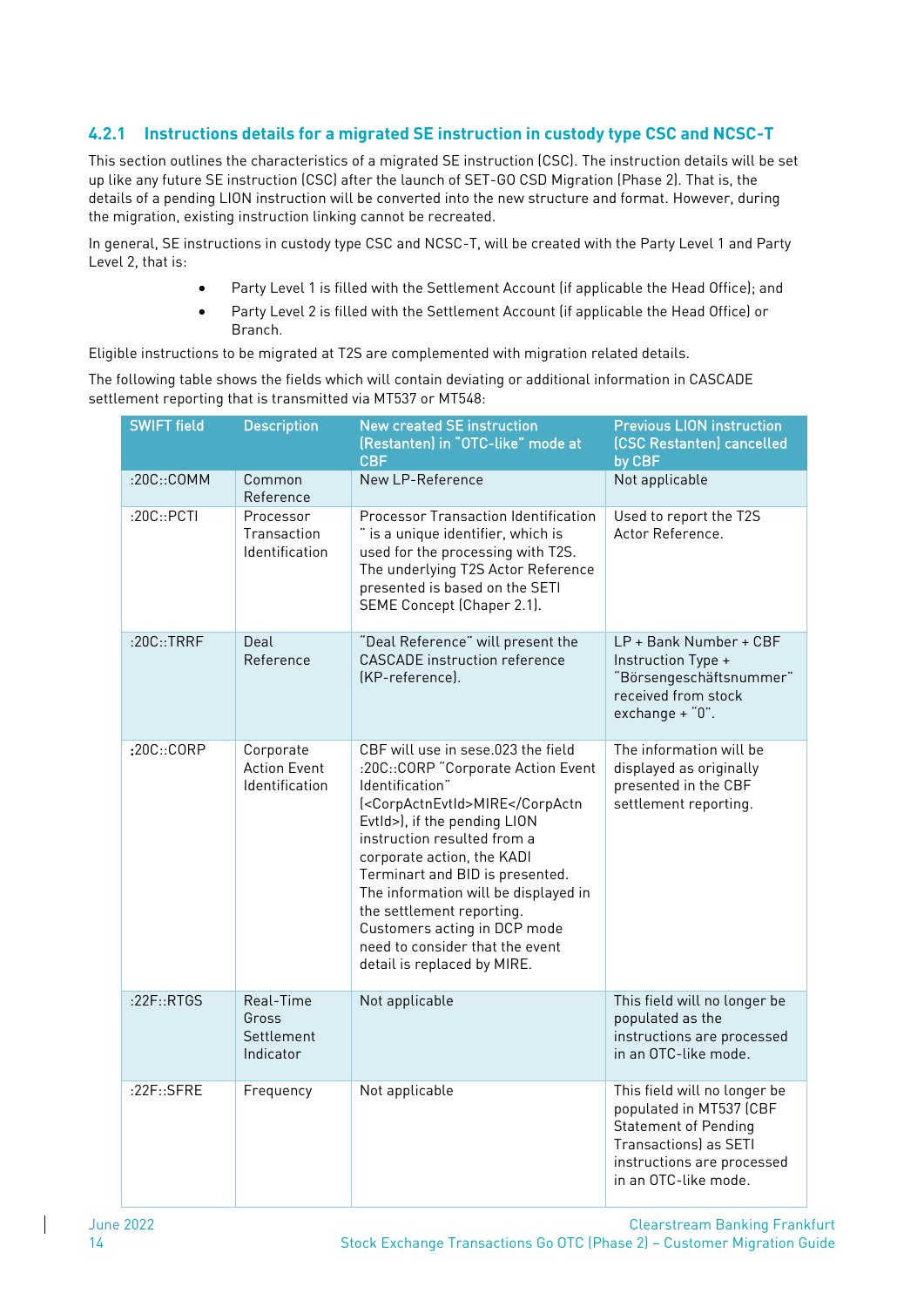| <b>SWIFT field</b><br><b>Description</b> |                                                             | <b>New created SE instruction</b><br>(Restanten) in "OTC-like" mode at<br><b>CBF</b>                                                                                                                                                                                                                                                                                                  | <b>Previous LION instruction</b><br>(CSC Restanten) cancelled<br>by CBF                                                              |  |
|------------------------------------------|-------------------------------------------------------------|---------------------------------------------------------------------------------------------------------------------------------------------------------------------------------------------------------------------------------------------------------------------------------------------------------------------------------------------------------------------------------------|--------------------------------------------------------------------------------------------------------------------------------------|--|
| :22F::STCO                               | Settlement<br>Transaction<br>Condition<br>Indicator         | All instructions will contain the<br>value "PARQ" for the Partial<br>Settlement indicator. In the ISO<br>15022 the prefix "COEX" will be<br>added. That is,<br>:22F::STCO/COEX/PARQ<br>In ISO 20022 it will be displayed as:<br><prtlsttlmind>PARQ</prtlsttlmind>                                                                                                                     | Not applicable                                                                                                                       |  |
| :25D::SETT                               | <b>Status Code</b>                                          | If there is a unilateral cancellation<br>request stored in LION, the leg of a<br>transaction that requested the<br>cancellation will be set with the<br>status "hold".                                                                                                                                                                                                                | Based on the LION positive<br>/ negative concept the<br>parameter is set and may<br>have been changed by<br>customers.               |  |
| :70E::TRDE<br>(valid for<br>MT537)       | Transaction<br>Details<br>Narrative                         | Input Day ("IDAY") will be delivered<br>as additional information.<br>In case of a previous successful<br>partial settlement<br>("Teilbelieferung"), the original<br>quantity and amount are displayed.                                                                                                                                                                               | Further trade specific data<br>(for example "Rate" or<br>"Free Text") can be<br>provided in this field.                              |  |
| :70E::SPRO<br>(valid for<br>MT548)       | Settlement<br>Instruction<br>Processing<br><b>Narrative</b> | Original Input Date ("IDAY") as<br>presented by Stock Exchanges will<br>be added.<br>The information will be shown as<br>additional detail with the format<br><b>IDAY YYYYMMDD</b><br>In case of a previous successful<br>partial settlement<br>("Teilbelieferung"), the information<br>about the original quantity and<br>amount is displayed. The values<br>OQTY and OAMT are used. | Not applicable                                                                                                                       |  |
| :70D::REAS                               | Reason<br><b>Narrative</b>                                  | MT537 / MT548<br>Last status reporting upon received<br>of T2S and / or CASCADE<br>processing.                                                                                                                                                                                                                                                                                        | LION keys providing<br>dedicated information<br>status on the instructions<br>and / or details on the static<br>data for securities. |  |
| :95R::BUYR or<br>:95R::SELL              | Party Level 2                                               | The actual seller / buyer will be<br>presented.                                                                                                                                                                                                                                                                                                                                       | Not applicable                                                                                                                       |  |

Table 4 – SET-GO CSD Migration (Phase 2) – Migration specific instruction details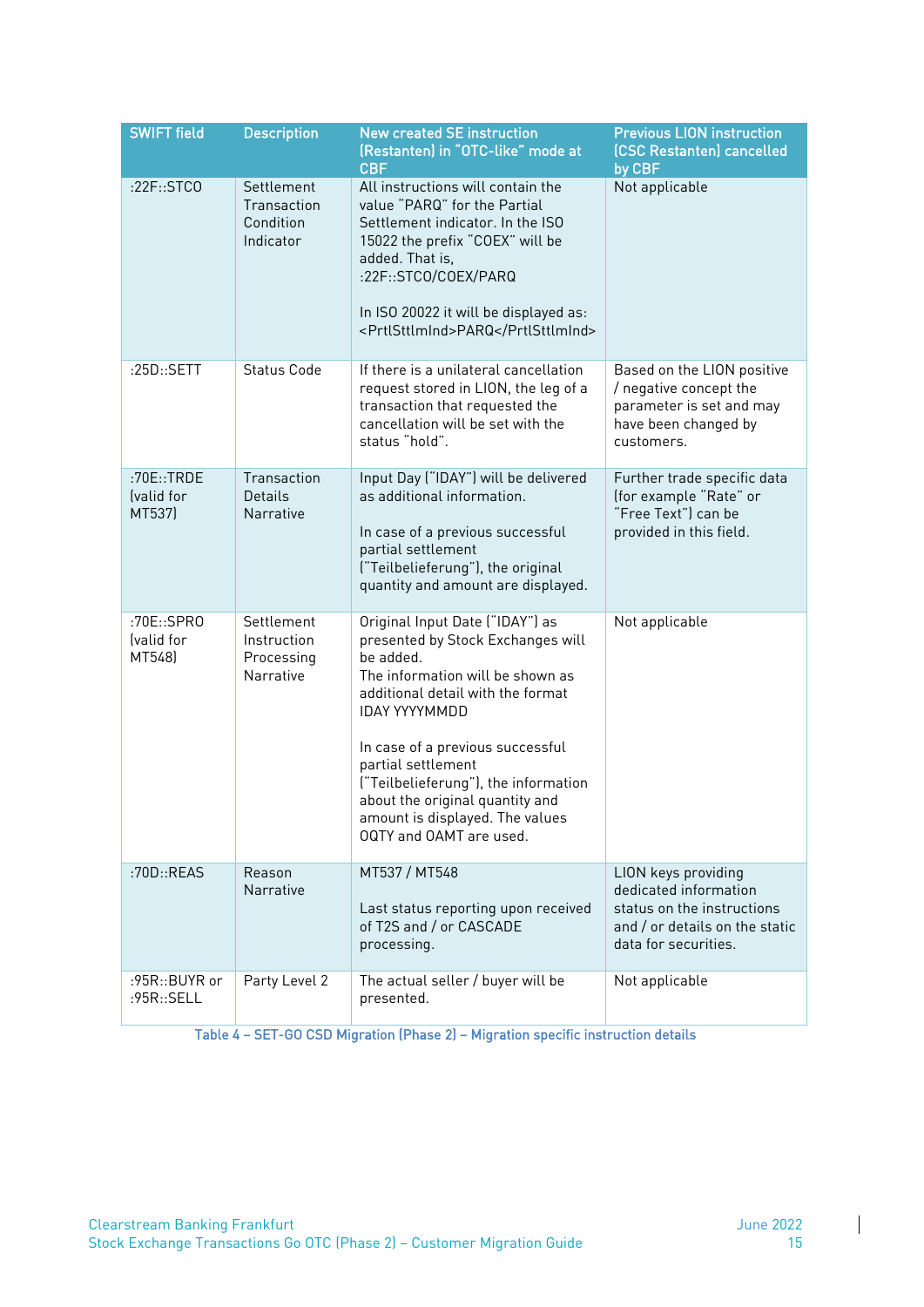Pending SE instructions ("Restanten") may have one of the following statuses:

Unilaterally cancelled

For eligible SE instructions in custody type CSC and NCSC-T where one leg of the transaction is reported as cancelled, the cancellation status is not migrated. The new transaction in "OTClike" mode for this leg will be created with "Party Hold", preventing settlement at CASCADE.

However, the instructions are listed in the dedicated migration reporting with the latest status prior to migration, that is "flagged as unilaterally cancelled".

• Partially settled ("Teilbelieferung durchgeführt")

For eligible SE instructions in custody type CSC and NCSC-T which have already been partially settled ("Teilbelieferung"), only the remaining nominal and settlement amount are reinstructed. In addition, the original nominal will be reported in the settlement reporting as free text (:70E:), allowing for a reconciliation of pending instructions.

• Pending partial settlement request

For SE instructions in custody type CSC and NCSC-T where a partial settlement request is advised by the customer and has not been executed yet, the partial settlement request is not migrated. Customers may resend a Partial Release Request for the new instruction via MT530. The migrated instruction will be created with a Party Hold to prevent automated settlement.

Party Hold status

SE instructions in custody type CSC and NCSC-T will be recreated with the Party Hold as set in the pending instruction. As described above, the Party Hold might be set as a result of unilateral cancellation or a pending partial settlement request.

After the migration, the buyer and the seller, will be allowed to modify the hold / release status of their own leg via CBF automated connectivity channels (SWIFT, MQ, File Transfer (FT)), CASCADE Online Functionality (HOST / PC) and Xact Web Portal. Customers are requested to consider that after the migration the message definition provided in the Announcement [D21021](https://clearstream.com/clearstream-en/products-and-services/settlement/d21021-2622058) can be used for already matched instructions.

#### <span id="page-17-0"></span>**4.2.2 Transmission of dedicated migration reporting**

Clearstream will provide three different migration reports for the SET-GO CSD Migration (Phase 2). The distribution of these reports can be ordered (see  $Chapter 3.4$ ) via the following connectivity tools:</u>

- CBF Fileservice;
- Connect:Direct;
- NJE; and
- CA-Spool.

Questions regarding the technical setup for the Migration Reporting can be addressed to the [Deutsche Börse](mailto:syscbf@deutsche-boerse.com)  [Connectivity Team.](mailto:syscbf@deutsche-boerse.com)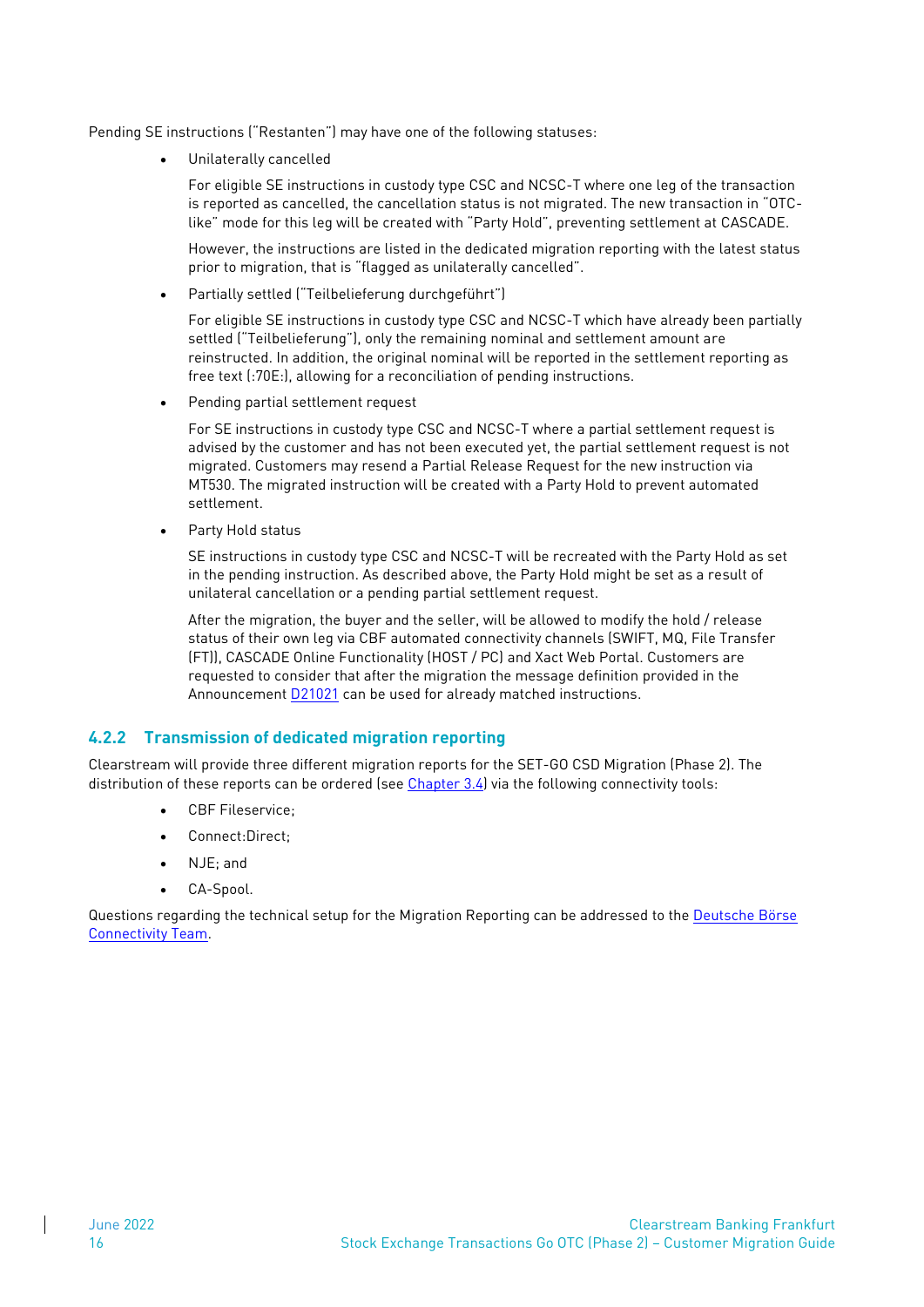| #              | <b>Job</b><br>name                                                     | <b>Report</b><br>purpose                                                                                                | <b>Availability</b>             | <b>Header</b><br><b>English</b>                                                                            | <b>Header</b><br><b>German</b>                                                                                                 | <b>System</b> |
|----------------|------------------------------------------------------------------------|-------------------------------------------------------------------------------------------------------------------------|---------------------------------|------------------------------------------------------------------------------------------------------------|--------------------------------------------------------------------------------------------------------------------------------|---------------|
| 1              |                                                                        | To be<br>migrated SE<br>instructions -<br>reinstruction<br>will be done by<br><b>CBF</b>                                | Pre-<br>Migration<br>Reporting  | LIST OF TO BE<br>MIGRATED TRADES<br><b>THF</b><br><b>CANCELLATION IS</b><br>DONE BY CBF                    | LISTE DER ZU<br>MIGRIERENDEN<br><b>GESCHAEFTE</b><br>DIE LOESCHUNG<br><b>ERFOLGT DURCH</b><br><b>CBF</b>                       | <b>LION</b>   |
| $\mathfrak{p}$ | $J_2$ 26M000                                                           | Not to be<br>migrated SE<br>instructions -<br>no<br>reinstruction<br>will be done by<br><b>CBF</b>                      | Pre-<br>Migration<br>Reporting  | LIST OF NOT<br>MIGRATED TRADES<br>DELETED BY BOTH<br><b>COUNTERPARTIES</b><br>OR CANCELLED                 | LISTE DER NICHT<br>MIGRIERTEN<br><b>GESCHAEFTE</b><br>STORNIERT ODER<br><b>VON BEIDEN</b><br>KONTRAHENTEN<br><b>GELOESCHT</b>  | <b>LION</b>   |
| 3              | $J_2$ 26 $P$ 000                                                       | <b>SE</b><br>instructions<br>rejected by<br>SETI showing<br>an error code<br>or transferred<br>into SETI<br>repair mode | Post-<br>Migration<br>Reporting | LIST OF NOT<br><b>SUCCESSFULLY</b><br><b>MIGRATED TRADES</b><br><b>FINALLY REJECTED</b><br>OR IN RECYCLING | <b>LISTE DER NICHT</b><br>ERFOLGREICH<br><b>MIGRIERTEN</b><br><b>GESCHAEFTE</b><br>FINAL ABGELEHNT<br><b>ODER IM RECYCLING</b> | <b>SETI</b>   |
|                | Table 5 - SET-GO CSD Migration (Phase 2) dedicated migration reporting |                                                                                                                         |                                 |                                                                                                            |                                                                                                                                |               |

CBF will provide migration reporting only if applicable data set can be found. As Migration Report 1 and 2 will be delivered in one package (J 26M000), the customer will be informed at the end of the package, if Migration Report 1 and / or 2 has been created. Migration Report 3 will only be generated, if instructions cannot be successfully created by SETI, that is the pending LION instruction is rejected or will be transferred into the SETI repair mode. That is no data set will be provided if all instructions listed in Migration Report 1 have been successfully migrated.

The CBF dedicated migration reporting is based on the current LION "Lieferliste"<sup>1</sup> . This applies to all three reports. The migration reporting sorting criteria are:

| Wertpapierkennung (WKN / ISIN) |
|--------------------------------|
|                                |
|                                |
|                                |
|                                |
|                                |

Table 6 – SET-GO CSD Migration (Phase 2) sorting migration reporting

The report language will be according to customers' reporting pre-settings in CBF– either English or German.

#### <span id="page-18-0"></span>**4.2.2.1 Functional details about the list of to be migrated trades**

Migration Report 1, "List of to be migrated trades", will be sent in a combined file with Migration Report 2 and contains pending SE instructions (CSC) that are selected for the SET-GO CSD Migration (Phase 2). These instructions are eligible for migration and have been cancelled in LION. The instructions to be migrated will be forwarded via SETI to T2S.

<sup>1</sup> CASCADE Handbuch Band 2, Kapitel 7.1: "Listen aus der Abwicklung von Börsengeschäften".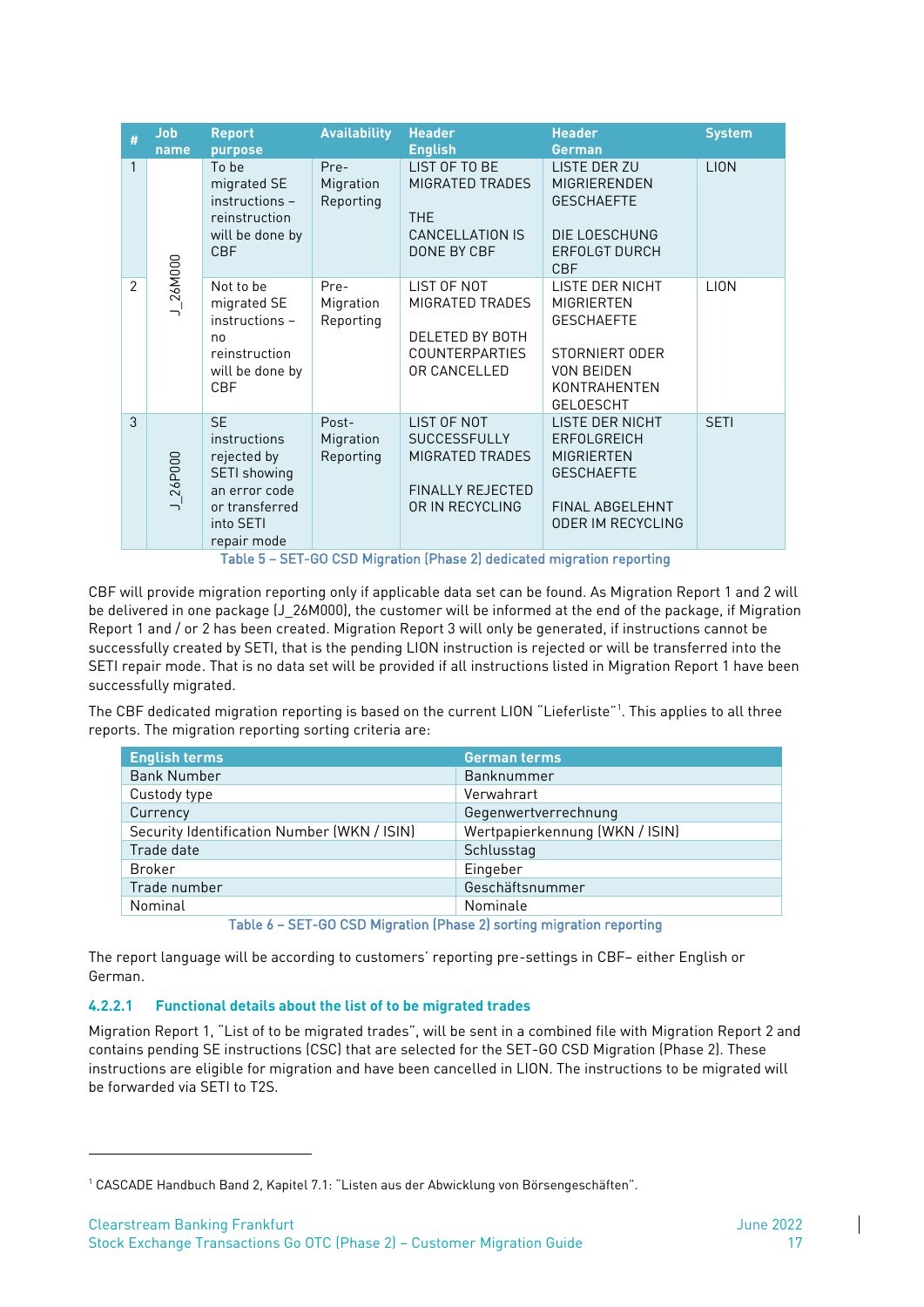Migration Report 1 does not yet confirm a successful migration of the reported SE instructions in custody type CSC or NCSC-T. After the transmission of the Migration Report 1, CBF will advise the completion of the migration via Operational News. Therefore, customers may start their migration activities not before the announcement was published via the Clearstream website.

To reflect the processing status of partial settlement requests ("Teilbelieferungen"), the information specified in the table below is given on the report. If there is an existing cancellation request (unilateral cancellation), then the instruction will be created with the status "on hold" on the leg where the cancellation was requested. The dedicated reporting will show the status prior to migration. It also reports the existing LION "Bemerkung", if applicable, as shown below:

| <b>Functionality</b> | <b>Business context</b>               | Name in<br>German | Name in<br><b>English</b> | <b>LION</b><br>"Bemerkung"           |
|----------------------|---------------------------------------|-------------------|---------------------------|--------------------------------------|
| Partial              | Remaining nominal to<br>be settled    | <b>NOMINALE</b>   | <b>NOMINAL</b>            | Not applicable                       |
| Release<br>Request   | Pending nominal of<br>partial release | TEIL-NOM          | PART-NOM                  | "TR"<br>("Teilbelieferung")          |
|                      | Original nominal of SE<br>trade       | URSPR-NOM         | ORIG-NOM                  | Not applicable                       |
| Unilateral           | Initiated by buyer                    | Not applicable    | Not applicable            | "LK" ("Löschung<br>durch Käufer")    |
| cancellation         | Initiated by seller                   | Not applicable    | Not applicable            | "LV" ("Löschung<br>durch Verkäufer") |

Table 7 – SET-GO CSD Migration (Phase 2) Migration Report details

For an example of the Migration Report 1, please refer to the Appendix 1.

#### <span id="page-19-0"></span>**4.2.2.2 Functional details about the list of not migrated trades**

Migration Report 2, "list of not migrated trades", will be sent in a combined file with Migration Report 1 and contains pending SE instructions in custody type CSC or NCSC-T that have not been selected for the SET-GO CSD Migration (Phase 2). This covers all instructions for which the customer and its counterparty bilaterally agreed on a cancellation or a system-wise deletion was requested by a CBF service (for example KADI processing). The lifecycle of these instructions ends with the cancellation in LION as they will not be forwarded to T2S.

Regarding the details for partial settlement requests ("Teilbelieferungen") and unilateral cancellation, please refer to Table 7. For an example of the Migration Report 2, please refer to the Appendix 1.

#### <span id="page-19-1"></span>**4.2.2.3 Functional details about the list of not successfully migrated trades**

Migration Report 3, "list of not successfully migrated trades", contains eligible SE instructions in custody type CSC or NCSC-T from the SET-GO CSD Migration (Phase 2) that have either been rejected or are being repaired by SETI as part of the migration process.

If no data on rejected or recycled instructions is available, no report will be created.

Rejected instructions are flagged with an error code. If the error code ends with:

| <b>Letter</b>                                                         | <b>Migration process</b>           | <b>Potential customer impact</b>                                                                                                                                                                                                                  |  |  |
|-----------------------------------------------------------------------|------------------------------------|---------------------------------------------------------------------------------------------------------------------------------------------------------------------------------------------------------------------------------------------------|--|--|
|                                                                       | The instruction is rejected.       | Customer and counterparty have to agree on                                                                                                                                                                                                        |  |  |
|                                                                       |                                    | the further settlement activities.                                                                                                                                                                                                                |  |  |
|                                                                       | The instruction is being recycled. | The settlement instruction could not be<br>introduced at T2S. Clearstream started to<br>investigate and will set up the pending<br>instruction in due time. If the instruction<br>cannot be successfully migrated, customers<br>will be informed. |  |  |
| CET CO CCD Migration (Dhose 2) experiencedes letters<br>$T0$ $h1$ , 0 |                                    |                                                                                                                                                                                                                                                   |  |  |

Table 8 – SET-GO CSD Migration (Phase 2) error codes letters

Regarding the details for partial settlement requests ("Teilbelieferungen") and unilateral cancellation, please refer to Table 7.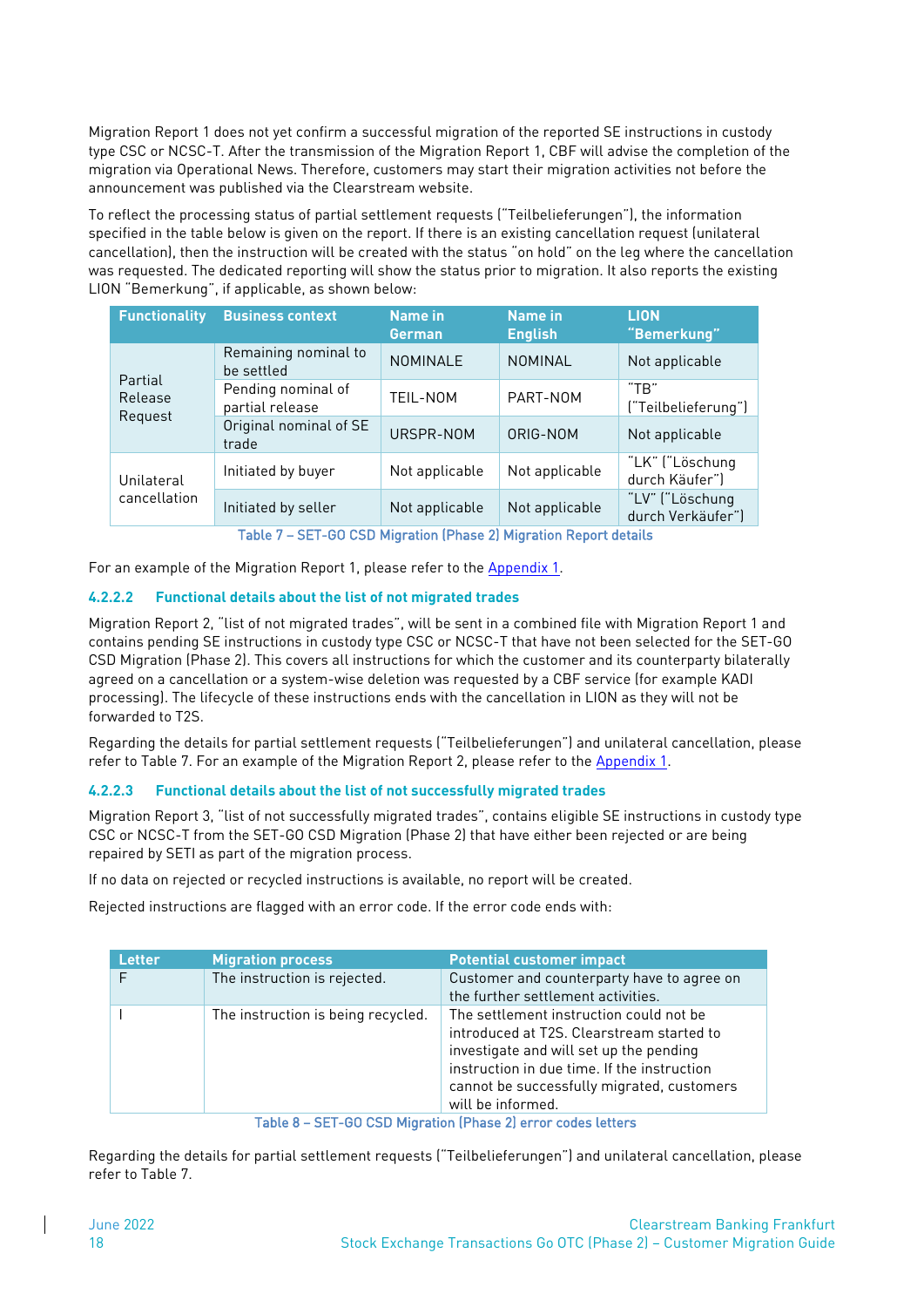For an example of the Migration Report 3, please refer to Appendix 1. CBF will provide a list with the error codes letters in a separate document that will be available in due time on the Clearstream website.

Customers need to consider that the migration of pending instructions require a validation by SETI. This initial step precedes the processing on T2S. After the former LION instruction has passed the SETI validation, the instruction is forwarded to T2S. T2S will validate the instruction based on its rules. The instruction will either be acknowledged and presented for lifecycle management or rejected. The result is provided to CASCADE for further processing. Based on the T2S feedback customers will receive a status reporting (MT548 or MT537) informing that the:

- Lifecycle started at T2S;
- Instruction has not been accepted by T2S and is finally rejected; or
- Instruction has been forwarded to the CBF OTC recycling service.

The feedback provided by T2S will not be shown in the Migration Report 3. Customers need to take the CBF status reporting into account while reviewing the migration results.

#### <span id="page-20-0"></span>**4.3 Processing of new stock exchange trade confirmations**

In general, stock exchange trades (that is, trade confirmations; Schlussnoten) concluded on the trade date are presented to CBF at around 22:00. During the SET-GO CSD Migration (Phase 2), the existing timeline remains.

The processing of trade confirmations will not be performed in LION. All data will be queued and processed in SETI after the implementation of the CBF July Release 2022.

After the pending SE instructions "Restanten" have been successfully migrated, SETI will start simultaneously processing new SE instructions "Tagesgeschäfte" in custody types NCSC, CSC and NCSC-T that have been queued on Friday, 1 July 2022, at around 22:30.

After the opening of the CBF automated connectivity channels (SWIFT, MQ, File Transfer (FT)), customers will receive the settlement status reporting, if a report definition is set up. A related Indicative Timeline which details the schedule for the CBF Release weekend will be provided in May 2022.

Customers should request the message subscription for the enhanced MT537 CBF Statement of Pending Transactions as soon as possible and not later than 27 May 2022.

#### <span id="page-20-1"></span>**4.4 Implementation weekend of SET-GO CSD Migration (Phase 2) schedule**

This section informs about the activities during the implementation weekend of SET-GO CSD Migration (Phase 2).

All migration steps and tasks are executed according to CBF's internal schedule which has a dependency on the T2S Release 6.0. The following overview illustrates the designed migration steps. The timing is indicative and might be subject to change as T2S will deliver the deployment schedule not prior to May 2022.

In principle, the migration steps are reliant on the progress of the overall Release Weekend schedule for July 2022. That is, if tasks are completed earlier or later than expected, the precedent or the following activity might be performed earlier or later, respectively.

| <b>Date</b>            | Indicative time <sup>2</sup> | <b>Migration step</b> | <b>Detailed migration activity</b>                                              |
|------------------------|------------------------------|-----------------------|---------------------------------------------------------------------------------|
| Friday,<br>1 July 2022 | At around 16:00              | Cancellation          | Pending SE instructions in custody<br>type CSC and NCSC-T will be<br>cancelled. |

 $^2$  Indicative time reflects an approximated time when customers may expect to receive the CBF communication via Clearstream Operational News and does not aim to reflect neither a start time nor an end time of an activity.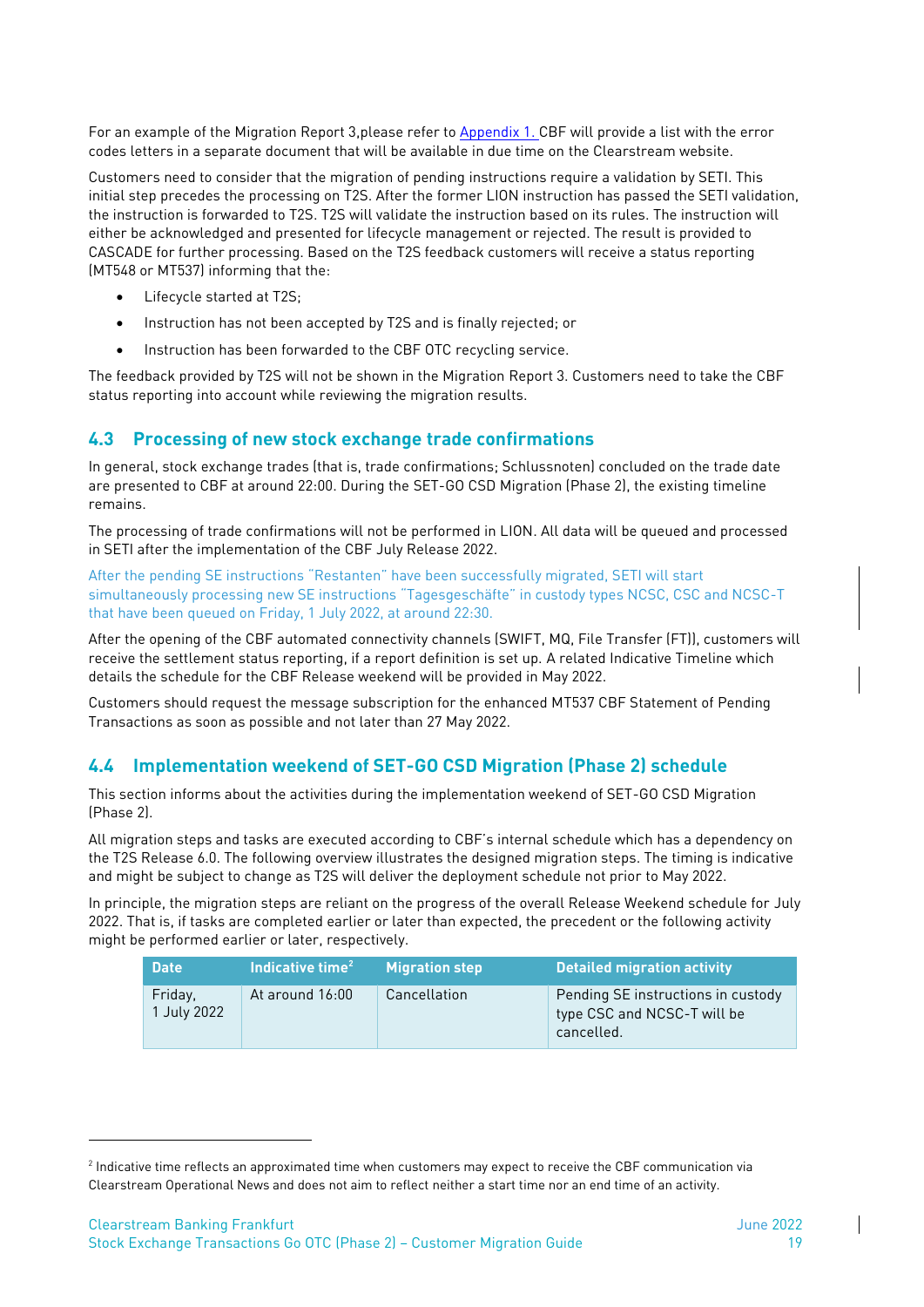| <b>Date</b>              | Indicative time <sup>2</sup> | <b>Migration step</b>                         | <b>Detailed migration activity</b>                                                                                                                                                                                                                                                                                                                                                                                                                                           |
|--------------------------|------------------------------|-----------------------------------------------|------------------------------------------------------------------------------------------------------------------------------------------------------------------------------------------------------------------------------------------------------------------------------------------------------------------------------------------------------------------------------------------------------------------------------------------------------------------------------|
|                          | Ending latest<br>18:45       | <b>Cancellations finished</b>                 | The cancellation of transactions<br>with a cancellation indicator in the<br>field reason code (:24B:) will be<br>reported to customers via the LION<br>reporting until the end-of-day<br>reporting on Monday, 4 July 2022.                                                                                                                                                                                                                                                   |
|                          | At around 22:30              | Queuing of new trade<br>confirmations         | <b>Trade confirmations</b><br>("Tagesgeschäfte") from stock<br>exchange locations arriving on<br>Friday at around 22:00 will be<br>queued in CBF until the various<br>deployment activities are<br>conducted by Clearstream and<br>T2S.                                                                                                                                                                                                                                      |
| Saturday,<br>2 July 2022 | No actions                   |                                               |                                                                                                                                                                                                                                                                                                                                                                                                                                                                              |
| Sunday,<br>3 July 2022   | Around 05:00                 | Pre-Migration<br>Reporting                    | Two dedicated migration reports<br>will be provided. LION instructions<br>in custody type CSC and NCSC-T<br>are split:<br>Instructions to be<br>migrated. These<br>instructions are eligible<br>for the transformation in<br>an "OTC-like" mode<br>(Migration Report 1).<br>Instructions not to be<br>$\bullet$<br>migrated. These<br>instructions will be<br>cancelled, no further<br>settlement activities will<br>be conducted by<br>Clearstream (Migration<br>Report 2). |
|                          | At around 06:30              | Migration of pending<br>SE instructions (CSC) | Once the milestone for the<br>deployment of the new software is<br>achieved, SETI will prepare SE<br>instructions (CSC) and will start<br>with the transmission to T2S.                                                                                                                                                                                                                                                                                                      |
| Sunday,<br>3 July 2022   | At around 08:00              | <b>LION Reporting</b>                         | MT537 - Statement of Pending SE<br>Transactions reported with the<br>reporting interval value (TAG 13A)<br>"200". LION instructions that have<br>been cancelled during the<br>migration weekend will be<br>reported with the cancellation<br>reason code "LC".                                                                                                                                                                                                               |
|                          | At around 08:00              |                                               | MT537 - OTC Statement of Pending<br>Transactions<br>MT536 - Statement of Transactions                                                                                                                                                                                                                                                                                                                                                                                        |
|                          | At around 09:30              | Post-Migration<br>reconciliation window       | Migration Report 3 informing about<br>instructions that have been<br>rejected by SETI or transferred in<br>the SETI repair mode will be<br>available at around 09:30.                                                                                                                                                                                                                                                                                                        |

 $\overline{\phantom{a}}$ 

 $\begin{array}{c} \hline \end{array}$ 

 $\begin{array}{c} \hline \end{array}$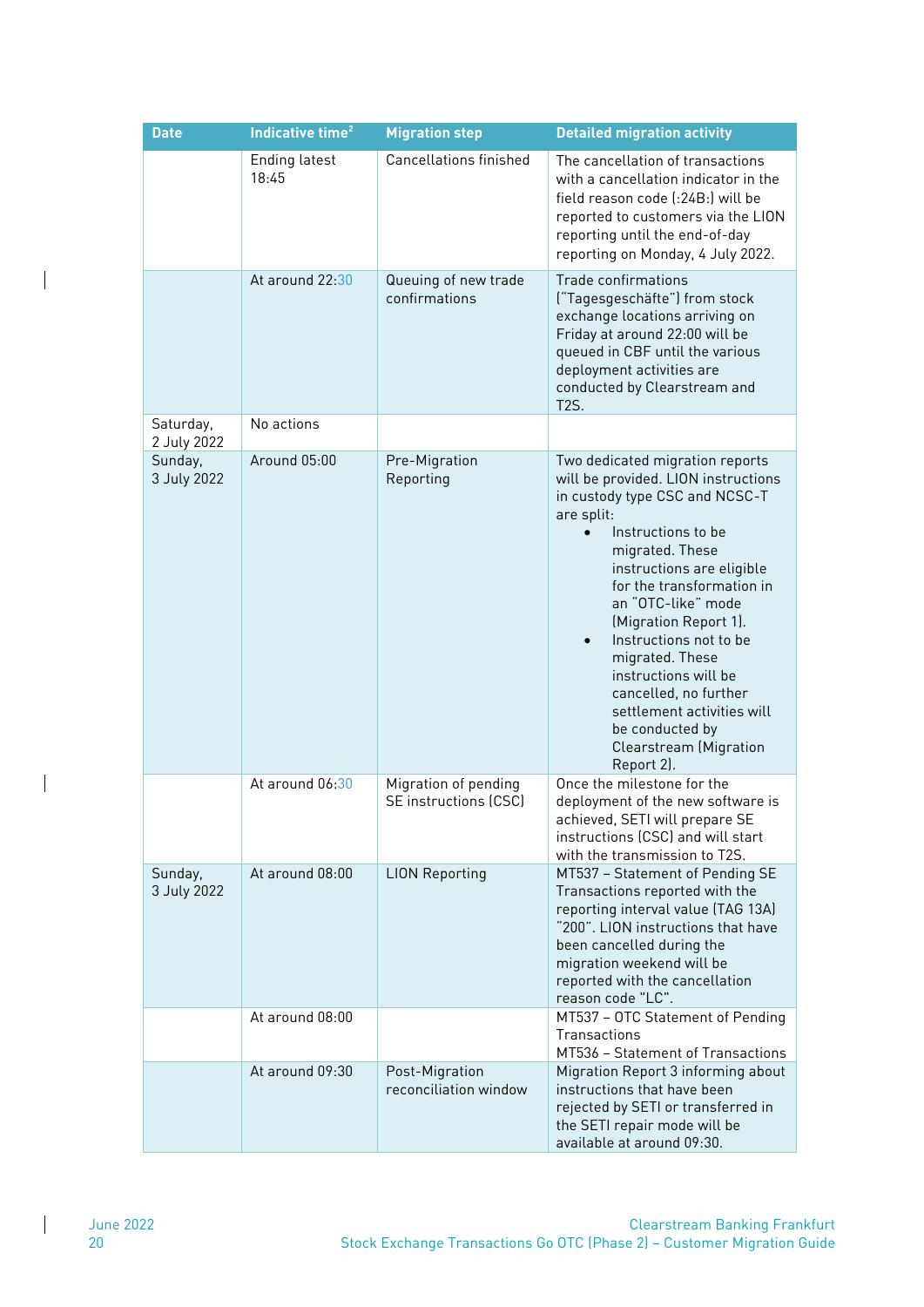| <b>Date</b> | Indicative time <sup>2</sup> | <b>Migration step</b>                      | <b>Detailed migration activity</b>                                                                                                                                                                                                                                                                                                                                                                                                                |
|-------------|------------------------------|--------------------------------------------|---------------------------------------------------------------------------------------------------------------------------------------------------------------------------------------------------------------------------------------------------------------------------------------------------------------------------------------------------------------------------------------------------------------------------------------------------|
|             | At around $10:00$            | Processing of new SE<br>instructions (CSC) | Queued trade confirmations<br>("Tagesgeschäfte") are transmitted<br>to T2S for further processing.<br>The SET-GO migration approach<br>defines a two-step process.<br>CBF will split the "Tagesgeschäfte"<br>provided on Friday, 1 July 2022 in<br>two packages. The first package<br>will contain trade confirmations<br>with an ISD 4 July 2022, the second<br>package will contain trade<br>confirmations with an ISD 5 July<br>2022 or later. |
|             | Starting after<br>10:30      | <b>LION Reporting</b>                      | MT537 - Statement of Pending SE<br>Transactions reported with the<br>reporting interval value (TAG 13A)<br>"250"                                                                                                                                                                                                                                                                                                                                  |
|             | Starting after<br>10:30      |                                            | MT537 – OTC Statement of Pending<br>Transactions<br>MT536 - Statement of Transactions                                                                                                                                                                                                                                                                                                                                                             |
|             | At around 11:00              | <b>CBF Print Report</b>                    | LION Lieferliste (list of cancelled<br>stock exchange trades) will be<br>presented once the T2S settlement<br>results are successfully processed                                                                                                                                                                                                                                                                                                  |
|             | After 11:00                  | System closing                             | Start of maintenance windows                                                                                                                                                                                                                                                                                                                                                                                                                      |

Table 9 – SET-GO CSD Migration (Phase 2) implementation weekend schedule

Before and during the implementation weekend of SET-GO CSD Migration (Phase 2), Operational News will be published on the Clearstream website, to which CBF customers can subscribe to be informed about the progress of the migration. Customers can set up the subscription of "Alerts" for Operational News in the [MyClearstream](https://www.clearstream.com/clearstream-en/mycs/login) section under Subscriptions / Real-time alerts.

The customer communication follows a common approach with the T2S 6.0 Release. Customers that have subscribed to "T2S"-alerts do not need to select a new subscription. More detailed information regarding the Operational News and changes to the Operational Day will be provided in the related CBF Deployment Information. This Announcement includes the Indicative Timeline for the Implementation Weekend.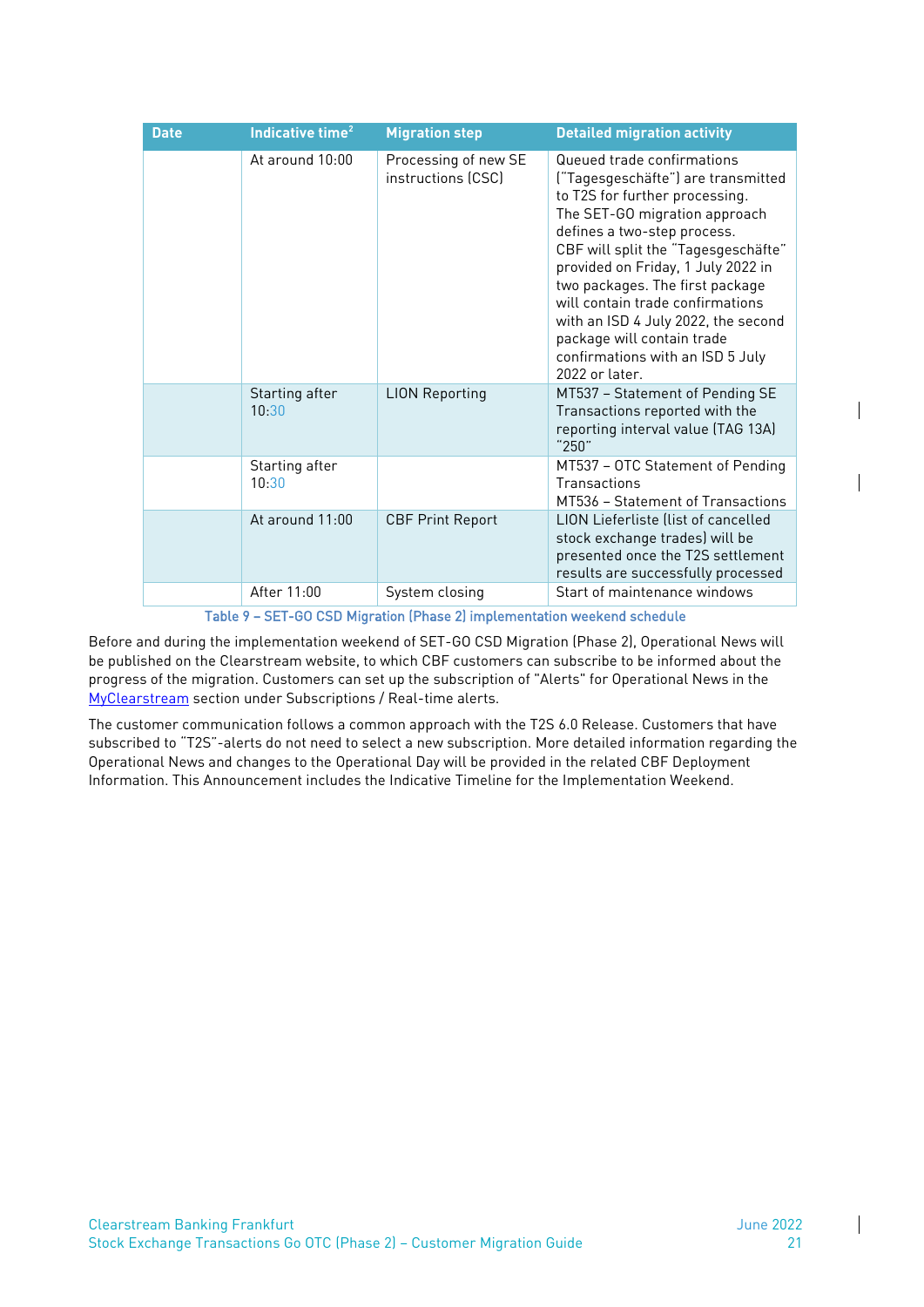## <span id="page-23-0"></span>**5 Post-migration**

After the implementation weekend of SET-GO CSD Migration (Phase 2), customers should consider the Operational Day for the CBF instruction types (AA01 / AA02) related to SE instructions (CSC).

• LION functionality

As the LION system will be decommissioned and its functionality will be offered via the Creation and T2S / CASCADE infrastructure, dedicated LION online screens and lists remain in the CBF system landscape until the final decommissioning takes place.

Therefore, existing LION lists will be still presented, but do not contain content. Furthermore, CBF intends to disable access rights for the LION online functionality shortly after the successful migration. However, on various CASCADE online screens, the term "LION" may still appear and will be removed as part of the decommissioning activities.

The online transactions (TRAN) KVLI, KVLA and KVLS will be available to the users. As of Monday, 4 July 2022 the management of stock exchange instructions in custody type CSC and NCSC-T will be possible via Clearstream Online Functionality using the CASCADE instruction type AA01 / AA02. For NCSC instructions to be settled via Creation the new Multi Hold and Release functionality can also be used.

The existing LION A2A reporting via the CBF automated connectivity channels (SWIFT, MQ and File Transfer (FT)) will stop after Tuesday, 5 July 2022. Only cancellation messages will be distributed to customers as outlined below. As at present, the cancellation of transactions will be reported to customers via MT537 – Statement of Pending SE Transactions on the two following business days as outlined below. The cancellations will contain a cancellation indicator presented in the field :25D: and the related reason code in the field :24B:.

| <b>LION Cancellation Code</b><br>LC - LOESCHUNG DURCH CBF | <b>LION Cancellation Code</b><br><b>LG - LOESCHUNG DURCH</b><br><b>CBF VOM VORTAG</b> | No further LION reporting as of |
|-----------------------------------------------------------|---------------------------------------------------------------------------------------|---------------------------------|
| Sunday, 3 July 2022,<br>at around 08:00                   | Monday, 4 July 2022,<br>at around 23:00                                               | Tuesday, 5 July 2022,           |
| (Reporting Interval:<br>Value in TAG 13A = 200)           | (Reporting Interval:<br>Value in TAG 13A = 200)                                       | at around 23:00                 |

#### Table 10 – SET-GO CSD Migration (Phase 2) LION reporting schedule

• T2S settlement penalty and late matching fee

On Monday, 4 July 2022, T2S will report the settlement penalty for the LION instructions that did not achieve settlement on the business day Friday, 1 July 2022. As at present, the late matching fee is calculated for partial delivery (LION Teilbelieferungen) for the transactions settled on Friday, 1 July 2022. CBF will reverse this late matching fee based on the existing logic with the reporting on Tuesday, 5 July 2022.

Also, on Tuesday, 5 July 2022, T2S will report the settlement penalty for failed instructions and late matching fee for the formerly pending LION instructions that were migrated / reinstructed via SETI for business day, Monday, 4 July 2022. CBF will reverse the late matching fee for migrated SE instructions on Wednesday, 6 July 2022.

Stabilisation period

In the week following the SET-GO CSD Migration (Phase 2), customers may have an increased demand for quality checks and further activities finalising the migration tasks. Therefore, Clearstream provides customers with additional support in July 2022. For questions concerning the CBF production environment, customers should contact their regular Clearstream Client Services teams.

Customers may continue to execute further test cases on the simulation environments (OCCT / IMS23 / UTEST). The availability of the Clearstream test environments are outlined on [a dedicated webpage.](https://www.clearstream.com/clearstream-en/products-and-services/connectivity-1-/cascade/testing-and-simulation/availability-customer-simulation)  Customers are requested to check for potential downtimes driven by the T2/T2S Consolidation project because of the Migration Weekend Dress Rehearsal planned in July 2022.

For enquiries in this context, customers can contac[t T2S-Support@clearstream.com,](mailto:T2S-Support@clearstream.com) which will remain available for CBF July Release 2022 test topics.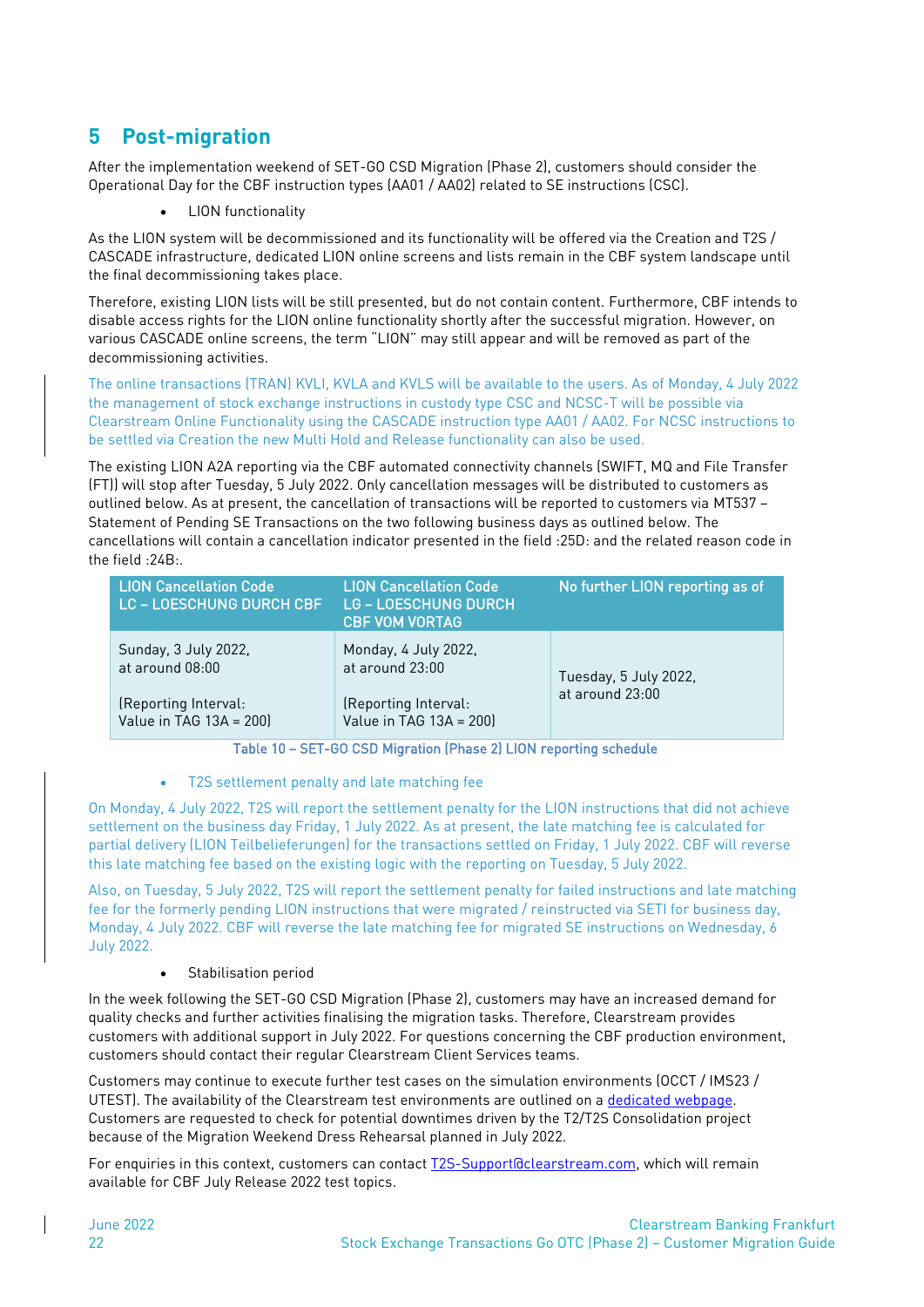## <span id="page-24-0"></span>**6 Contingency**

Before the start of migration procedures on the implementation weekend of SET-GO CSD Migration (Phase 2), CBF creates a data backup of production records of pending LION instructions in custody type CSC and NCSC-T. This enables CBF prior to the "Point of No Return" to recreate the pre-migration status for the event that a rollback needs to be performed. Based on this data, instructions would then continue to be processed via LION.

Additionally, CBF will consider further mitigation steps allowing a timely settlement after the SET-GO CSD Migration (Phase 2). The migration approach defines a two-step process for the transmission of the queued trade confirmations. CBF will split the "Tagesgeschäfte" provided on Friday, 1 July 2022 in two packages. The first package will contain trade confirmations with an ISD 4 July 2022, the second package will contain trade confirmations with an ISD 5 July 2022 or later. If there is a delay during the implementation weekend, trade confirmations with an ISD 4 July 2022 will be sent to T2S prior to trade confirmation with a later ISD.

Based on the T2S implementation approach no fall back scenarios are defined. It is assumed that the implementation will be executed during the weekend and new functionality will be available on the business day 4 July 2022. However, the LION reporting and online screens will not be deactivated during the migration weekend. Therefore, CBF is prepared for rollback activities. The decommissioning activities are scheduled for an upcoming CBF Release. The next release is scheduled in November 2022.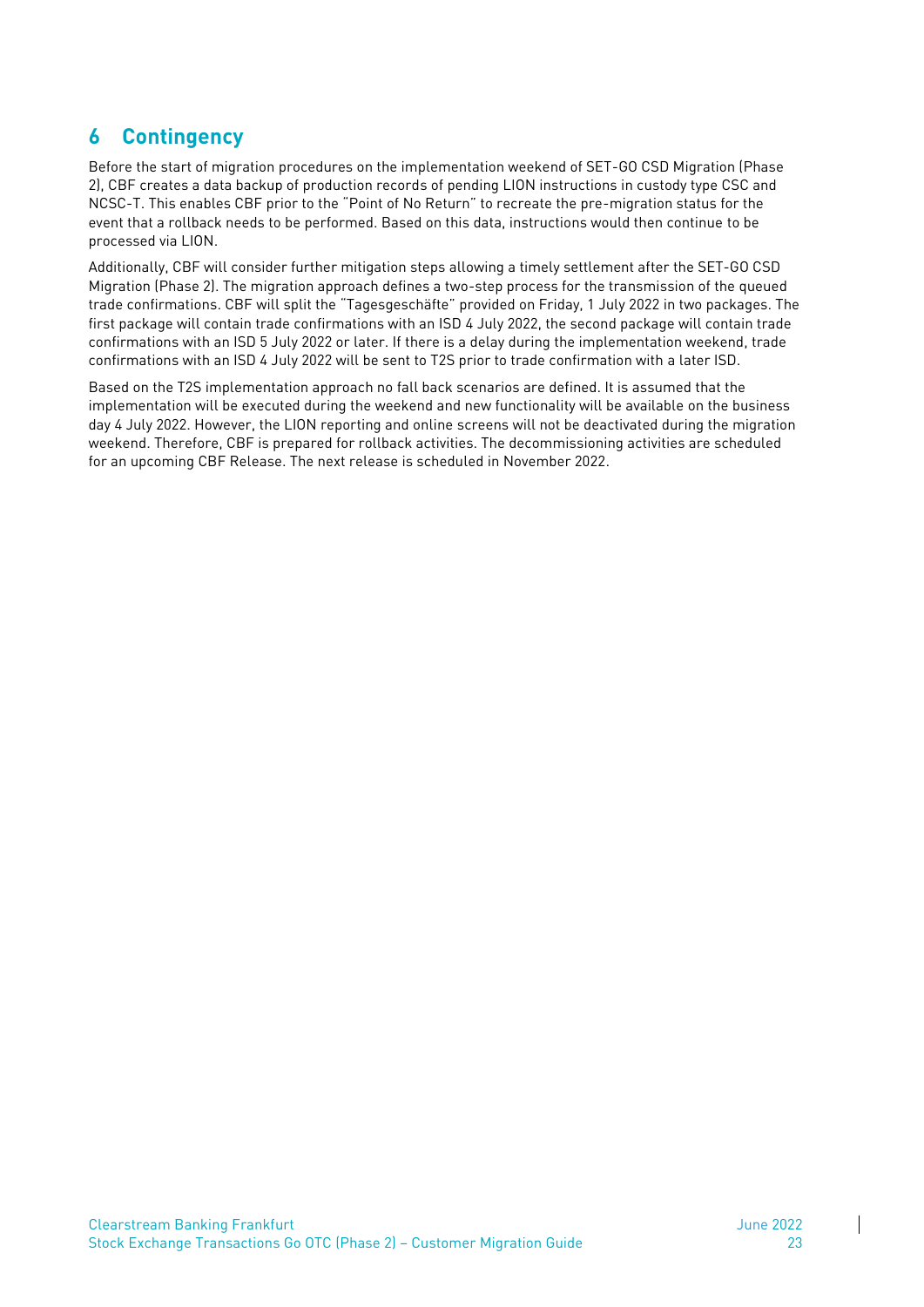## <span id="page-25-0"></span>**7 Customer Readiness Directory**

The following time schedule has been created to support the preparation of the SET-GO CSD Migration (Phase 2) with production date Monday, 4 July 2022. The Customer Readiness Directory provides an overview regarding aspects that customers may want or have to consider in their activities before, during and after the migration. This list does not claim to be complete. It is intended for orientation purposes and does not include activities to be performed by customers for a successful migration.

| <b>Closing</b><br>date | <b>Categorisation</b>    | <b>Description</b>                                                                                                                                                                                                                                                                                                                                            |
|------------------------|--------------------------|---------------------------------------------------------------------------------------------------------------------------------------------------------------------------------------------------------------------------------------------------------------------------------------------------------------------------------------------------------------|
| 29 April<br>2022       | Preparation<br>migration | Registration form SET-GO migration reporting<br>Customers interested in the migration reporting for production should<br>provide the signed form via mail <sup>3</sup> at the latest six weeks before the<br>implementation weekend of SET-GO CSD Migration (Phase 2).                                                                                        |
| 17 June<br>2022        | Preparation<br>migration | Clean-up pending SE instructions ("Restanten")<br>Customers are recommended to settle or cancel pending LION instructions<br>in custody type CSC and NCSC-T with an outdated ISD (Intended Settlement<br>Date).                                                                                                                                               |
| 24 June<br>2022        | Preparation<br>migration | <b>Customer Readiness Statement</b><br>Customers using their main account for the settlement of SE instructions<br>(CSC) or acting as Head Office are requested to return the signed Customer<br>Readiness Statement.                                                                                                                                         |
| 24 June<br>2022        | Preparation<br>migration | Roles and privileges<br>Customer are requested to set up necessary users and rights in Xact Web<br>Portal for Multi Hold / Release functionality.                                                                                                                                                                                                             |
| 24 June<br>2022        | Preparation<br>migration | <b>Static data of accounts (Frozen Zone)</b><br>No change to static data concerning SE business can be performed as of<br>this business day in the CBF production environment. Clearstream<br>envisages a frozen zone from 27 June until 8 July 2022 with the objective to<br>have a fixed data set for the SET-GO CSD Migration (Phase 2).                   |
| $30$ June<br>2022      | Preparation<br>migration | <b>Corporate actions</b><br>Clearstream operational teams will check on a frequent basis for upcoming<br>corporate actions, which might be shortly before or after the<br>implementation weekend of SET-GO CSD Migration (Phase 2).<br>If corporate actions requiring a change of the custody type from CSC or<br>NCSC-T to NCSC, customers will be informed. |
| 1 July<br>2022         | Preparation<br>Migration | <b>Cancellation of Pending SE Instructions (CSC)</b><br>CBF is going to initiate the cancellation of pending instructions in custody<br>type CSC and NCSC-T.                                                                                                                                                                                                  |
| 3 July<br>2022         | Migration<br>weekend     | Implementation weekend of SET-GO CSD Migration (Phase 2)<br>Rollout of the related software for SET-GO CSD Migration (Phase 2),<br>migration of SE instructions (CSC) and transmission of migration reports.                                                                                                                                                  |
| 4 July<br>2022         | Post-<br>migration       | <b>LION</b> reporting<br>The final LION cancellation reporting is transmitted to customers based on<br>the existing procedures.                                                                                                                                                                                                                               |
| 8 July<br>2022         | Customer<br>Simulation   | <b>Free simulation activity</b><br>If required customers can use IMS23 / OCCT for further quality checks on<br>their demand. Settlement activities (creation of holdings) will be supported<br>by the Customer Readiness Team, if a request will be sent in due time.                                                                                         |
| 11 July<br>2022        | Post-<br>migration       | <b>Stabilisation period</b><br>Customer support during the stabilisation period (post-migration support).                                                                                                                                                                                                                                                     |
|                        |                          | Table 11 - SET-GO CSD Migration (Phase 2) Customer Readiness Directory                                                                                                                                                                                                                                                                                        |

In addition to the above-mentioned activities, Clearstream recommends customers to participate in the guided simulation. For more information, please refer to th[e Customer Simulation](https://www.clearstream.com/clearstream-en/products-and-services/connectivity-1-/cascade/testing-and-simulation) Guideline.

 $3$  Form shows the details of Clearstream's postal address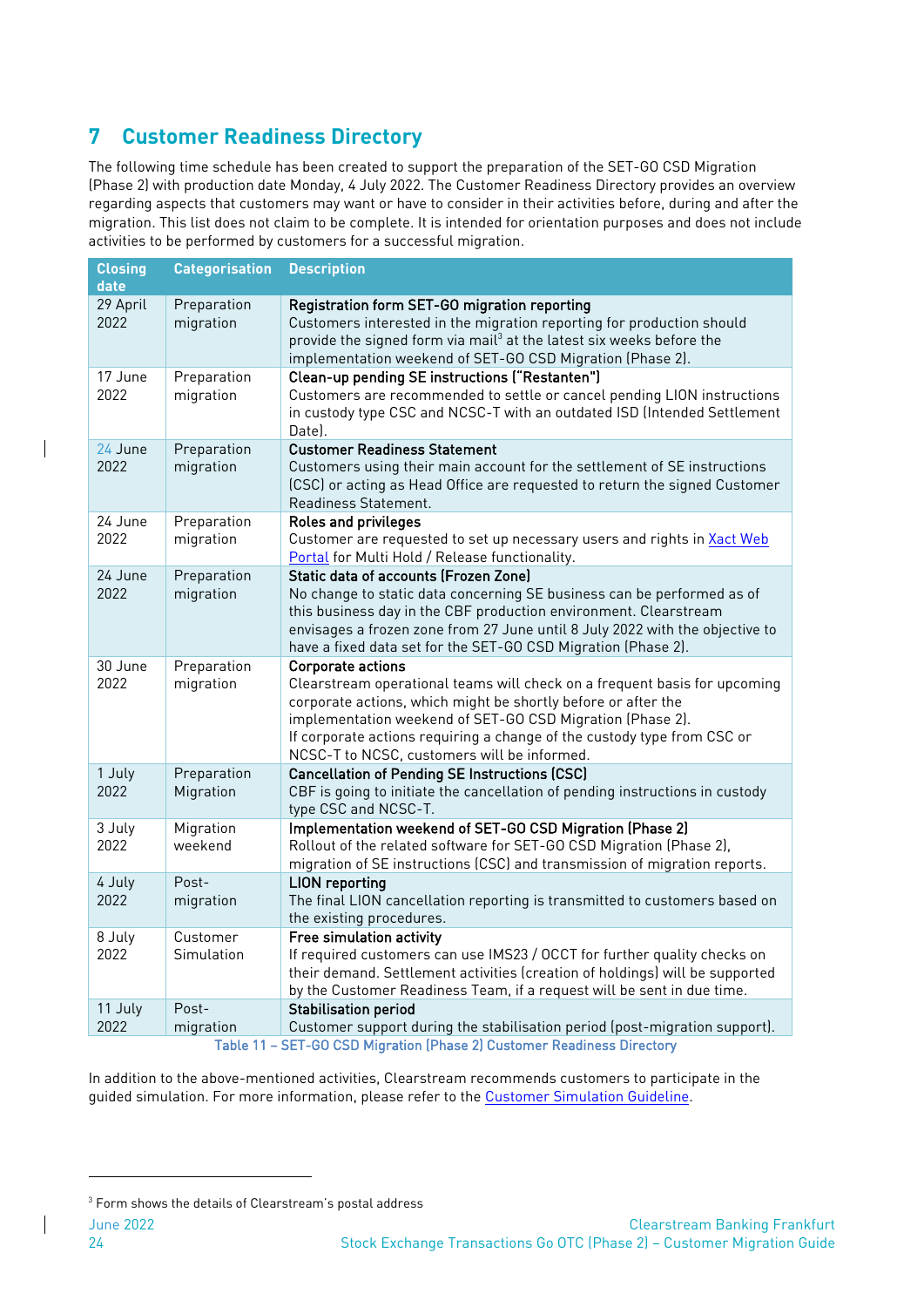## <span id="page-26-0"></span>**Glossary**

| <b>Acronym or abbreviation</b> | <b>Description</b>                                                       |
|--------------------------------|--------------------------------------------------------------------------|
| 41/51                          | Against payment transfer (receipt) / Against payment transfer (delivery) |
| 4F / 5F                        | Free of payment transfer (receipt) / Free of payment transfer (delivery) |
| A2A                            | <b>Application to Application</b>                                        |
| <b>AKV</b>                     | Custody type NCSC                                                        |
| <b>BIC</b>                     | <b>Bank Identifier Code</b>                                              |
| <b>CA</b>                      | <b>Corporate Actions</b>                                                 |
| <b>CBF</b>                     | Clearstream Banking Frankfurt (CSD)                                      |
| CBF-i                          | CBF International 6-series account                                       |
| <b>CBL</b>                     | Clearstream Banking Luxembourg (ICSD)                                    |
| <b>CSC</b>                     | <b>Collective Safe Custody</b>                                           |
| <b>CSD</b>                     | <b>Central Securities Depository</b>                                     |
| <b>DCP</b>                     | <b>Direct Connected Participant</b>                                      |
| EoB                            | <b>End of Business</b>                                                   |
| EoD                            | End of Day                                                               |
| GUI                            | Graphical User Interface                                                 |
| <b>ICP</b>                     | <b>Indirect Connected Participant</b>                                    |
| <b>ICSD</b>                    | International Central Securities Depository                              |
| <b>IMS23</b>                   | <b>CBF</b> simulation environment                                        |
| <b>ISD</b>                     | Intended Settlement Date                                                 |
| <b>ISIN</b>                    | International Securities Identification Number                           |
| <b>KADI</b>                    | CBF corporate action application (Kapitaldienste)                        |
| <b>KUSTA</b>                   | CBF account master system (Kundenstammdatensystem)                       |
| <b>LION</b>                    | Lieferfreigabe Online                                                    |
| <b>MIS</b>                     | Management Information System                                            |
| <b>MT</b>                      | Message Type                                                             |
| <b>NCSC</b>                    | Non-Collective Safe Custody in accordance with German Depositary Law     |
| <b>NCSC-T</b>                  | Non-Collective Safe Custody ISINs eligible for settlement in T2S         |
| <b>OCCT</b>                    | <b>CBL</b> test environment                                              |
| <b>OTC</b>                     | Over the counter                                                         |
| <b>PSI</b>                     | Partial Settlement Indicator                                             |
| <b>PÜEV</b>                    | Platz-Überschreitender Effektenverkehr                                   |
| <b>SE</b>                      | Stock Exchange                                                           |
| <b>SEME</b>                    | Sender's Message Reference                                               |
| <b>SETI</b>                    | <b>Stock Exchange Transaction Interface</b>                              |
| SET-GO                         | Stock Exchange Transactions Go OTC                                       |
| <b>SMPG</b>                    | Securities Market Practice Group                                         |
| <b>STR</b>                     | Streifbandverwahrung                                                     |
| <b>SWIFT</b>                   | Society for Worldwide Interbank Financial Telecommunication              |
| <b>T2S</b>                     | <b>TARGET2-Securities</b>                                                |
| <b>U2A</b>                     | User to Application                                                      |
| <b>WKN</b>                     | Wertpapierkennnummer                                                     |
| <b>WPR</b>                     | Wertpapierrechnung                                                       |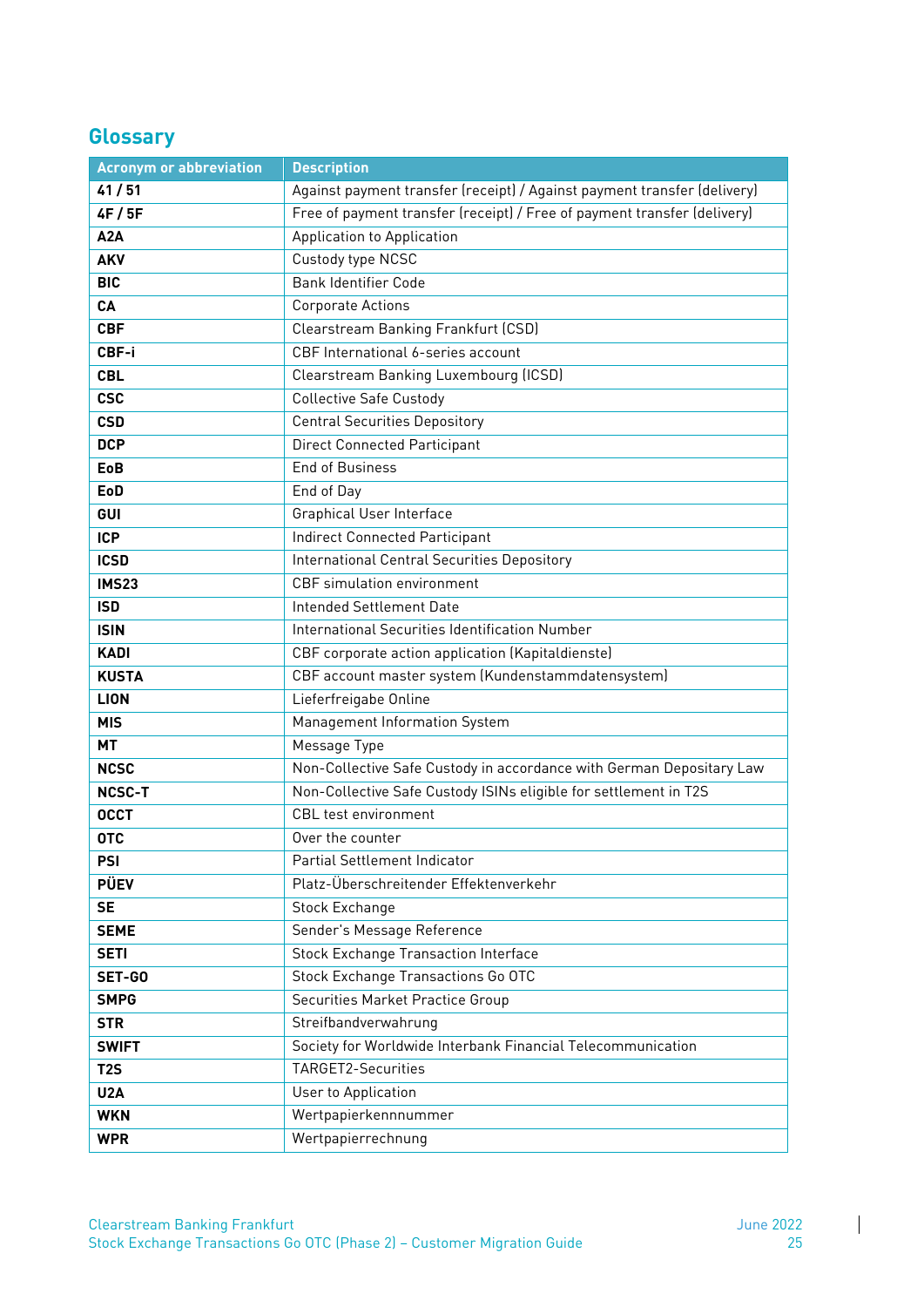## <span id="page-27-0"></span>**Appendix 1 – Migration reports examples**

## Report 1 – List of to be migrated trades

| CLEARSTREAM BANKING AG                 |                                   |             |               | ESCHBORN, DEN 01.06.2022 |
|----------------------------------------|-----------------------------------|-------------|---------------|--------------------------|
| MERGENTHALERALLEE 61                   |                                   | TELEFON     | $+49-69-211-$ |                          |
| 11177                                  |                                   |             |               |                          |
|                                        |                                   |             |               | TELEFAX +49-69-211-      |
| 611177                                 |                                   |             |               |                          |
| CREDIT SUISSE SECURITIES (EUROPE)      |                                   |             |               |                          |
| <b>LIMITED</b>                         |                                   |             |               |                          |
| ONE CABOT SOUARE                       |                                   |             |               |                          |
|                                        |                                   |             |               |                          |
| LONDON E14 40J<br>GB.                  |                                   |             |               |                          |
|                                        |                                   |             |               |                          |
| BANK-NUMMER: 7 283<br>BIC: CSFBGB2LXXX |                                   |             |               | CURR. DATE: 01.06.2022   |
| LIST OF TO BE MIGRATED TRADES          |                                   |             |               | PAGE :<br>1              |
| THE CANCELLATION IS DONE BY CBF        |                                   |             |               |                          |
| CURRENCY : EUR                         |                                   |             |               |                          |
| CTDY TYPE: GS PURCHASE                 |                                   |             |               |                          |
| SEC.CD<br>TR-DATE                      | NOMINAL ORIG-NOM CASH AMOUNT CP-A |             |               |                          |
| TR.NO BRKR VAL/SET-D PART-NOM          |                                   | <b>INFO</b> |               | ERROR-NO                 |
|                                        |                                   |             |               |                          |
| DE0008404005 25.05.22                  | 10                                | 10          |               | 2.050,95 7086            |
| 276673 7501 26.05.22                   | 10                                | LV XE TB    |               |                          |
| NUMBER                                 | NOMINAL                           | CASH AMOUNT |               |                          |
| 1.<br>TOTAL                            | 10                                |             |               | 2.050,95                 |

| CLEARSTREAM BANKING AG               |                  |           |                | ESCHBORN, DEN 01.06.2022 |
|--------------------------------------|------------------|-----------|----------------|--------------------------|
| MERGENTHALERALLEE 61                 |                  |           | <b>TELEFON</b> | $+49-69-211-$            |
| 11177                                |                  |           |                |                          |
|                                      |                  |           | TELEFAX        | $+49-69-211-$            |
| 611177                               |                  |           |                |                          |
| BANKHAUS LAMPE KG                    |                  |           |                |                          |
|                                      |                  |           |                |                          |
|                                      |                  |           |                |                          |
| POSTFACH 10 14 42                    |                  |           |                |                          |
| DE 40005 DUESSELDORF                 |                  |           |                |                          |
| BANK-NUMMER: 6 115                   | BIC: LAMPDEDDXXX |           |                | TAGESDATUM: 01.06.2022   |
| LISTE DER ZU MIGRIERENDEN GESCHAEFTE |                  |           |                | $\mathbf{1}$<br>SEITE:   |
| DIE LOESCHUNG ERFOLGT DURCH CBF      |                  |           |                |                          |
| WAEHRUNG : EUR                       |                  |           |                |                          |
|                                      |                  |           |                |                          |
| VERWAHRART: GS<br><b>KAUF</b>        |                  |           |                |                          |
| WKN<br>SCHLTAG                       | NOMINALE         | URSPR-NOM |                | AUSM. BETRAG GKTO        |
| GESNR EING VAL/SET-D                 | TEIL-NOM         | BEMERKUNG | FEHLER-NR      |                          |
|                                      |                  |           |                |                          |
| DE0008404005 25.05.22                | 500              | 500       |                | 26.600.00 6249           |
| 244250 6184 26.05.22                 |                  | VZ AS ME  |                |                          |
| ANZAHL                               | NOMINALE         |           | AUSM. BETRAG   |                          |
| SUMME                                | 500              |           |                | 26.600,00                |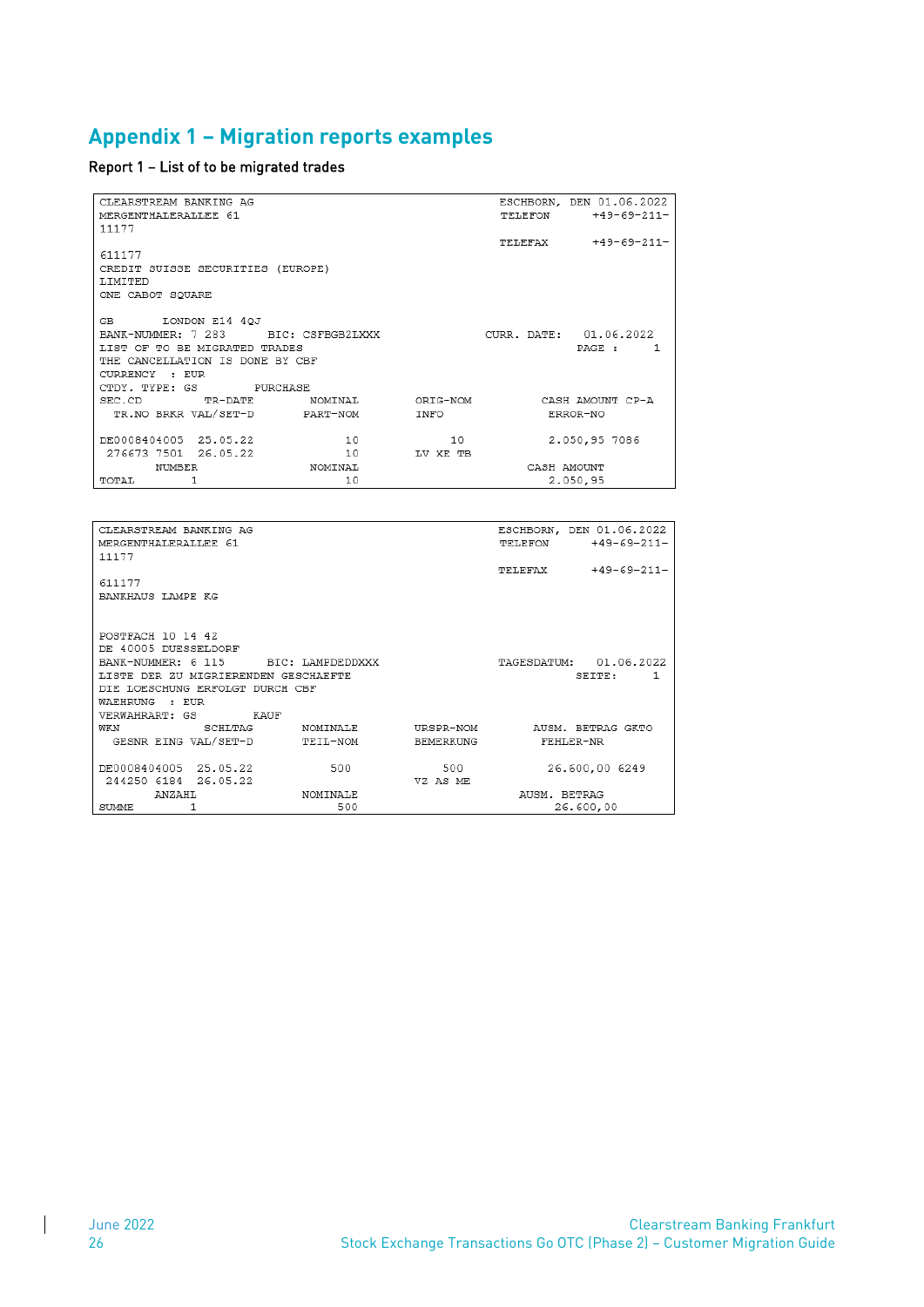## Report 2 – List of not to be migrated trades

| CLEARSTREAM BANKING AG                                                   | ESCHBORN, DEN 01.06.2022 |       |                        |
|--------------------------------------------------------------------------|--------------------------|-------|------------------------|
| MERGENTHALERALLEE 61                                                     |                          |       | +49-69-211-<br>TELEFON |
| 11177                                                                    |                          |       |                        |
|                                                                          |                          |       | TELEFAX +49-69-211-    |
| 611177                                                                   |                          |       |                        |
| PSL BAADER CLIENT ASSET ACCOUNT                                          |                          |       |                        |
|                                                                          |                          |       |                        |
| THE ROYAL LIVER BLDG, PIER HEAD                                          |                          |       |                        |
|                                                                          |                          |       |                        |
| GB LIVERPOOL L3 1LL                                                      |                          |       |                        |
|                                                                          |                          |       | CURR. DATE: 01.06.2022 |
| BANK-NUMMER: 2 062 BIC: PERLGB2LXXX                                      |                          |       |                        |
| LIST OF NOT MIGRATED TRADES<br>DELETED BY BOTH COUNTERPARTS OR CANCELLED |                          |       | PAGE : 1               |
|                                                                          |                          |       |                        |
| CURRENCY : EUR                                                           |                          |       |                        |
| CTDY. TYPE: GS PURCHASE                                                  |                          |       |                        |
| SEC.CD                                                                   |                          |       |                        |
| TR.NO BRKR VAL/SET-D PART-NOM                                            |                          | INFO  | ERROR-NO               |
|                                                                          |                          |       |                        |
| DE0008404005 25.05.22                                                    | 600                      | - 600 | 5.312,04 2099          |
| 250265 2099 26.05.22                                                     |                          | LB VZ |                        |
| NUMBER                                                                   | NOMINAL<br>CASH AMOUNT   |       |                        |
| TOTAL                                                                    | 600                      |       | 5.312,04               |

| 5.312,04                              |         |                                                  |           |              |                             |
|---------------------------------------|---------|--------------------------------------------------|-----------|--------------|-----------------------------|
| CLEARSTREAM BANKING AG                |         |                                                  |           |              | ESCHBORN, DEN 01.06.2022    |
| MERGENTHALERALLEE 61                  |         |                                                  |           |              | TELEFON +49-69-211-         |
| 11177                                 |         |                                                  |           |              |                             |
|                                       |         |                                                  |           | TELEFAX      | +49-69-211-                 |
| 611177                                |         |                                                  |           |              |                             |
| BNP PARIBAS SECURITIES SERVICES       |         |                                                  |           |              |                             |
| S.C.A. ZWGNDL. FRANKFURT AM MAIN      |         |                                                  |           |              |                             |
| EUROPA-ALLEE 12                       |         |                                                  |           |              |                             |
|                                       |         |                                                  |           |              |                             |
| DE 60327 FRANKFURT AM MAIN            |         |                                                  |           |              |                             |
| BANK-NUMMER: 1 031                    |         | BIC:                                             |           |              | TAGESDATUM: 01.06.2022      |
| LISTE DER NICHT MIGRIERTEN GESCHAEFTE |         |                                                  |           |              | SEITE:<br>1                 |
|                                       |         | STORNIERT ODER VON BEIDEN KONTRAHENTEN GELOESCHT |           |              |                             |
| : EUR<br>WAEHRUNG                     |         |                                                  |           |              |                             |
| VERWAHRART: GS KAUF                   |         |                                                  |           |              |                             |
| WKN                                   | SCHLTAG | <b>NOMINALE</b>                                  |           |              | URSPR-NOM AUSM. BETRAG GKTO |
| GESNR EING VAL/SET-D                  |         | TEIL-NOM                                         | BEMERKUNG |              | FEHLER-NR                   |
|                                       |         |                                                  |           |              |                             |
| CA0037931064 25.05.22                 |         | 2.000                                            | 2.000     |              | 676,00 4043                 |
| 257466 1031 26.05.22                  |         |                                                  | LT VZ     |              |                             |
|                                       |         |                                                  |           |              |                             |
| DE0008404005 10.02.21                 |         | 6.303                                            | 11.549    |              | 17.585,37 4043              |
| 259367 1031 12.02.21                  |         |                                                  | LT VZ     |              |                             |
| ANZAHL                                |         | NOMINALE                                         |           | AUSM. BETRAG |                             |
| <b>SUMME</b>                          | 2       | 8,303                                            |           |              | 18.261,37                   |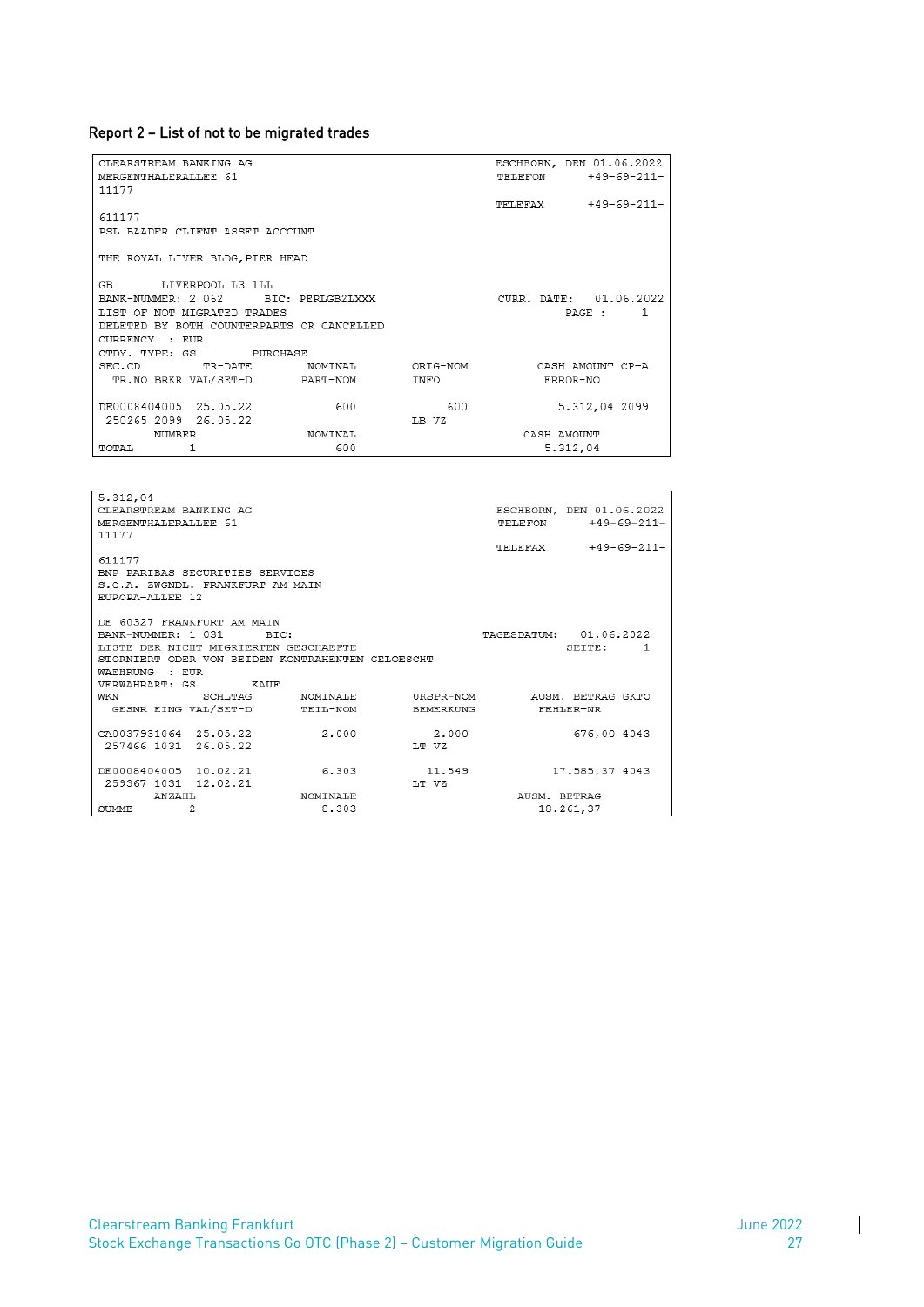## Report 3 – List of not successfully migrated trades

| CLEARSTREAM BANKING AG                          |            | ESCHBORN, DEN 01.06.2022 |                     |
|-------------------------------------------------|------------|--------------------------|---------------------|
| MERGENTHALERALLEE 61                            |            |                          | TELEFON +49-69-211- |
| 11177                                           |            |                          |                     |
|                                                 |            | TELEFAX +49-69-211-      |                     |
| 611177                                          |            |                          |                     |
| CREDIT SUISSE SECURITIES (EUROPE)               |            |                          |                     |
| <b>LIMITED</b>                                  |            |                          |                     |
| ONE CABOT SOUARE                                |            |                          |                     |
|                                                 |            |                          |                     |
| GB LONDON E14 40J                               |            |                          |                     |
| BANK-NUMMER: 7 283 BIC: CSFBGB2LXXX             |            | CURR. DATE: 01.06.2022   |                     |
| LIST OF NOT SUCCESSFULLY MIGRATED TRADES        |            |                          | PAGE : 1            |
| FINALLY REJECTED OR IN RECYCLING                |            |                          |                     |
| CURRENCY : EUR                                  |            |                          |                     |
|                                                 |            |                          |                     |
| CTDY. TYPE: GS PURCHASE                         |            |                          |                     |
| SEC.CD TR-DATE NOMINAL ORIG-NOM CASHAMOUNT CP-A |            |                          |                     |
| TR.NO BRKR VAL/SET-D PART-NOM                   | INFO       | ERROR-NO                 |                     |
|                                                 |            |                          |                     |
| DE0008404005 25.05.22<br>10                     | 10         |                          | 651,95 7086         |
| 276673 7501 26.05.22<br>10                      | T.V XF. TB | SE1027F                  |                     |
| NUMBER<br>NOMINAL                               |            | CASH AMOUNT              |                     |
| TOTAL<br>1.                                     | 10         | 651,95                   |                     |

| CLEARSTREAM BANKING AG                            |                                                                        |           |              | ESCHBORN, DEN 01.06.2022 |
|---------------------------------------------------|------------------------------------------------------------------------|-----------|--------------|--------------------------|
| MERGENTHALERALLEE 61                              |                                                                        |           | TELEFON      | $+49-69-211-$            |
| 11177                                             |                                                                        |           |              |                          |
|                                                   |                                                                        |           |              |                          |
|                                                   |                                                                        |           |              | TELEFAX +49-69-211-      |
| 611177                                            |                                                                        |           |              |                          |
| OUIRIN PRIVATBANK AG                              |                                                                        |           |              |                          |
|                                                   |                                                                        |           |              |                          |
|                                                   |                                                                        |           |              |                          |
| KURFUERSTENDAMM 119                               |                                                                        |           |              |                          |
|                                                   |                                                                        |           |              |                          |
| DE 10711 BERLIN                                   |                                                                        |           |              |                          |
| BANK-NUMMER: 1 107 BIC: OUBKDEBBXXX               |                                                                        |           |              | TAGESDATUM: 01.06.2022   |
|                                                   |                                                                        |           |              |                          |
| LISTE DER NICHT ERFOLGREICH MIGRIERTEN GESCHAEFTE |                                                                        |           |              | SEITE:<br>1              |
| FINAL ABGELEHNT ODER IM RECYCLING                 |                                                                        |           |              |                          |
| WAEHRUNG : EUR                                    |                                                                        |           |              |                          |
| VERWAHRART: GS<br>VERKAUF                         |                                                                        |           |              |                          |
|                                                   |                                                                        |           |              |                          |
| WKN<br>SCHLTAG                                    | NOMINALE               URSPR-NOM                   AUSM.  BETRAG  GKTO |           |              |                          |
| GESNR EING VAL/SET-D                              | TEIL-NOM                                                               | BEMERKUNG |              | FEHLER-NR                |
|                                                   |                                                                        |           |              |                          |
| DE0008404005 25.05.22                             | 10                                                                     | 10        |              | 2.404,70 1111            |
| 1001178 1170 26.05.22                             |                                                                        |           |              | SE1234F                  |
|                                                   |                                                                        | LV OD     |              |                          |
| ANZAHL                                            | <b>NOMINALE</b>                                                        |           | AUSM. BETRAG |                          |
| SUMME                                             | 10                                                                     |           |              | 2.404,70                 |